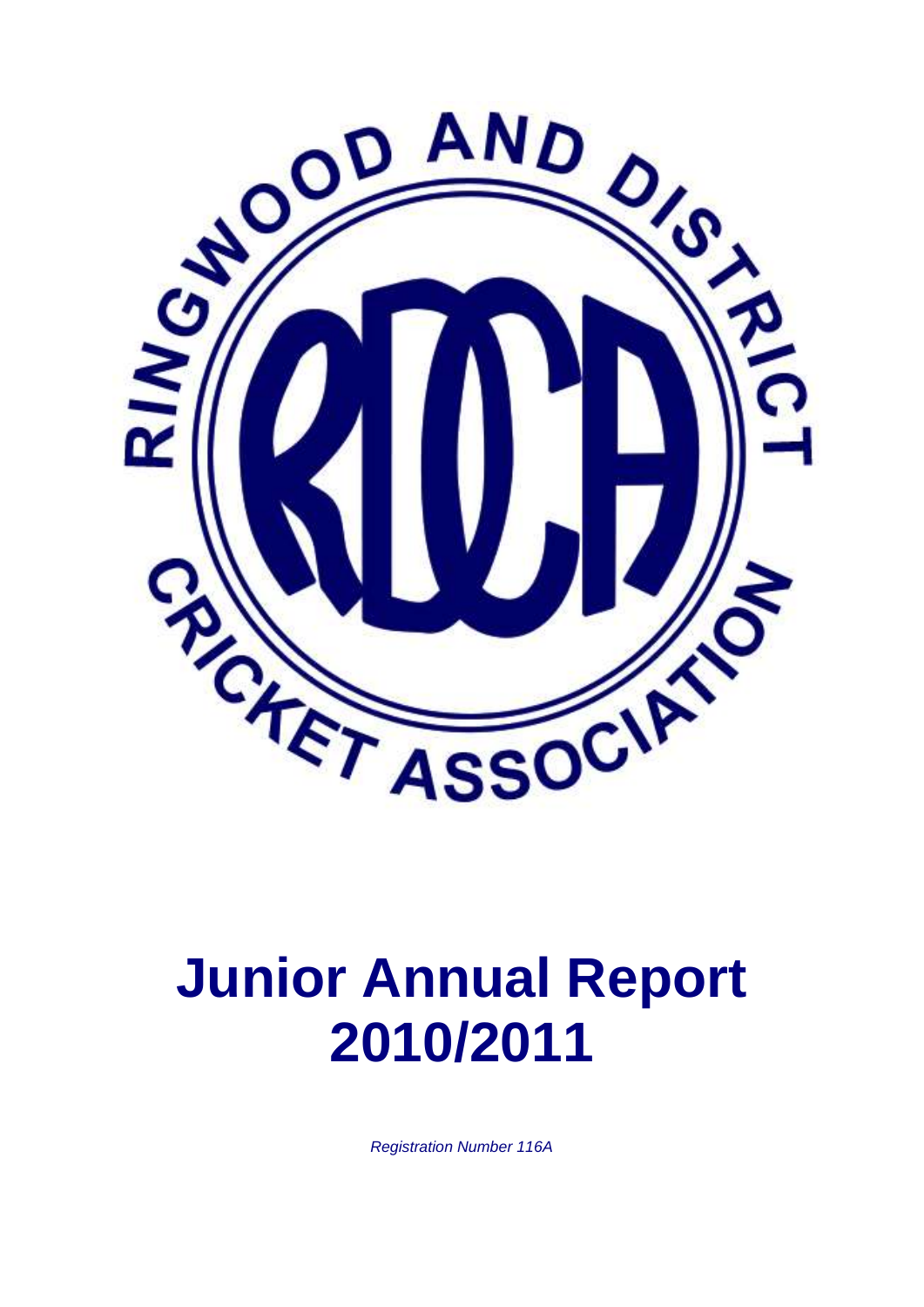## **2010/2011 RDCA Junior Committee**

| President                                   | <b>Timothy Court</b>                                                              |
|---------------------------------------------|-----------------------------------------------------------------------------------|
| Secretary                                   | <b>John Springett</b>                                                             |
| <b>Assistant and Registration Secretary</b> | Rebecca Court                                                                     |
| <b>Representative Teams Coordinator</b>     | John Kilby                                                                        |
| <b>General Committee</b>                    | <b>Tim Sweeney</b><br><b>Paul Cardwell</b><br>David Brush<br><b>Justin Hansen</b> |

Independent Investigation Officer: Ian Jones

# **RDCA Junior Representative Teams Coaches and Team Managers**

Doug Beaton Josh Browne Wayne Hartley

Under 16 Beitzel Shield John Beale and Brett Mckane Under 12 Mitchell Shield John Eccles and Steve Lester Under 12 Josh Browne Plate Dion Voss and Justin Hansen

Under 16 Keith Mackay Shield<br>
Under 14 Russell Allan Shield<br>
Andrew Catley and David Smead Andrew Catley and David Smead Under 14 Des Nolan Cup Lincoln Grigg and Andrew Exley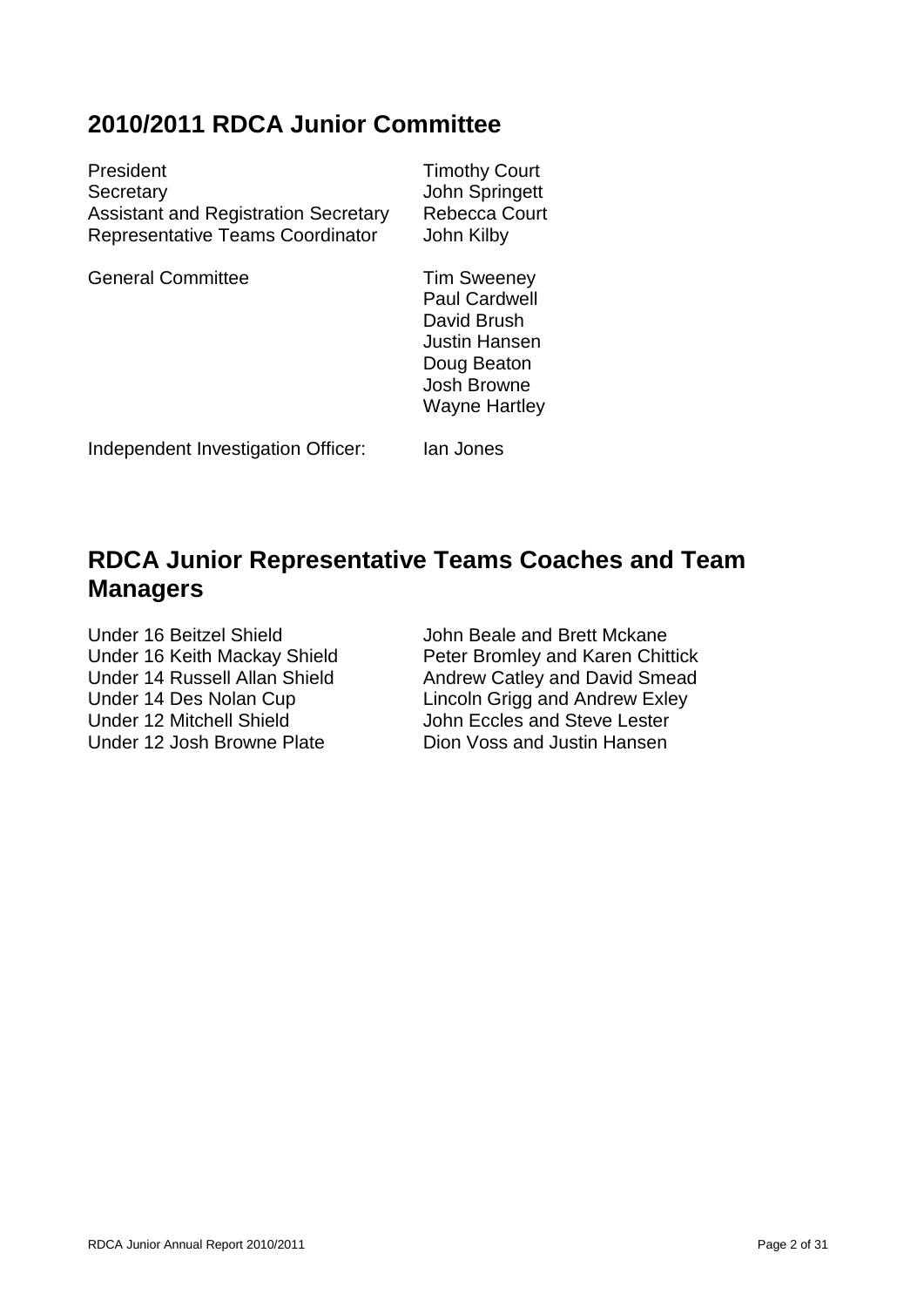# **Table of Contents**

| ROUND ROBIN CARNIVAL COORDINATORS REPORT - JUSTIN HANSEN  10                                                                                                                                                                                                                |                                                                            |  |
|-----------------------------------------------------------------------------------------------------------------------------------------------------------------------------------------------------------------------------------------------------------------------------|----------------------------------------------------------------------------|--|
|                                                                                                                                                                                                                                                                             |                                                                            |  |
|                                                                                                                                                                                                                                                                             |                                                                            |  |
| <b>OUTER EAST EAGLES AND HATCH SHIELD</b><br>JIM BEITZEL SHIELD - UNDER 16<br>KEITH MACKAY SHIELD - UNDER 16<br><b>RUSSELL ALLAN SHIELD - UNDER 14</b><br>DES NOLAN CUP - UNDER 14<br>KEITH MITCHELL SHIELD - UNDER 12<br><b>JOSH BROWNE PLATE - UNDER 12</b>               | 13<br>14<br>15<br>16<br>17<br>18<br>19                                     |  |
|                                                                                                                                                                                                                                                                             |                                                                            |  |
|                                                                                                                                                                                                                                                                             |                                                                            |  |
| <b>MAJOR AWARDS</b><br><b>BATTING AVERAGES</b><br><b>BOWLING AVERAGES</b><br><b>ENCOURAGEMENT AWARDS</b><br><b>CLIVE FAIRBAIRN SHIELD</b>                                                                                                                                   | 23<br>23<br>23<br>24<br>25                                                 |  |
|                                                                                                                                                                                                                                                                             |                                                                            |  |
| <b>UNDER 18-1</b><br><b>UNDER 16-1</b><br><b>UNDER 16-2</b><br><b>UNDER 16-3</b><br><b>UNDER 16-4</b><br><b>UNDER 14-1</b><br><b>UNDER 14-2</b><br><b>UNDER 14-3</b><br><b>UNDER 12-1</b><br><b>UNDER 12-2</b><br>UNDER 12-1F<br><b>UNDER 19 T20</b><br><b>UNDER 16 T20</b> | 27<br>27<br>27<br>28<br>28<br>28<br>29<br>29<br>29<br>30<br>30<br>31<br>31 |  |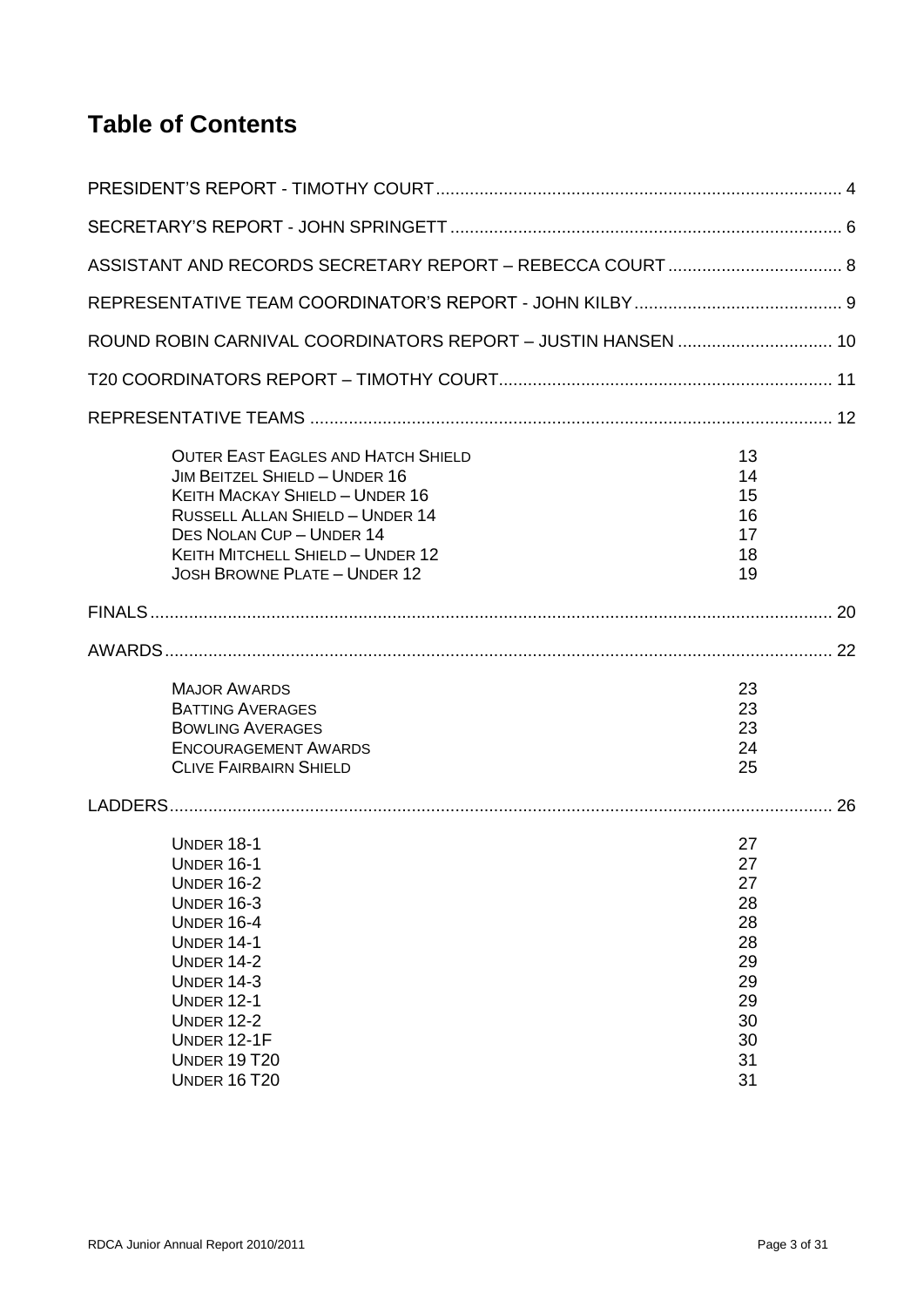# <span id="page-3-0"></span>**President's Report - Timothy Court**

The 2010/2011 season was again a successful season for the Junior Committee. The season was provided with a number of challenges with the introduction of MyCricket as the RDCA's new results and registration solution, as well as the large amount of water that took a liking to falling from the sky on a Saturday.

At the end of last season there was a lot of discussion regarding the growth of the RDCA Juniors as well as the retention of existing players. A number of initiatives were identified and included (and not limited to):

- Expanding of the Midweek T20 Competition to cater for Under 19 and Under 16 age groups
- Introduce a Friday Night Competition for Under 12's
- Provide increased education for Team Managers and Coaches
- Introduce a Volunteer Recognition Program for volunteers involved with the RDCA juniors.

Of the above initiatives we were able to successfully expand the T20 competition, we were able to successfully get a Friday Night Under 12 competition up and running and we ran a Coach the Coaches night for Coaches. We struggled for time with the Volunteer program but work is already underway to see this implemented for the coming season.

The Fixturing and Grading posed many challenges this season, with the weather and the AFL Grand Final creating significant issues at the start of the season. This season was the first time in my memory where we went into the re-gradin period with such little Cricket being completed. This naturally posed a number of difficulties with the re-grading process, but the end results once again were generally proven correct based on the information available at the time.

The switching over to MyCricket was incredibly smooth and clubs adjusted very well to the change. In comparison to the previous season there were minimal indiscretions, which was a very pleasing outcome and hopefully this can be carried through to the coming season.

At the start of the season we again ran the Team Manager Evenings which were again very well attended by the Clubs. Once again these are proving to be a huge success with very minimal issues encountered on a Saturday morning and the majority of queries being encountered on a Saturday morning are generally clarifying points from the Team Manager evenings.

We attempted to introduce a Coach the Coaches evening for the Coaches and a lot of work went into organising this night, however it was bitterly disappointing to see the majority of clubs failing to support the night. Those that attended the evening all provided glowing feedback of the evening which will see another evening organised for the coming season.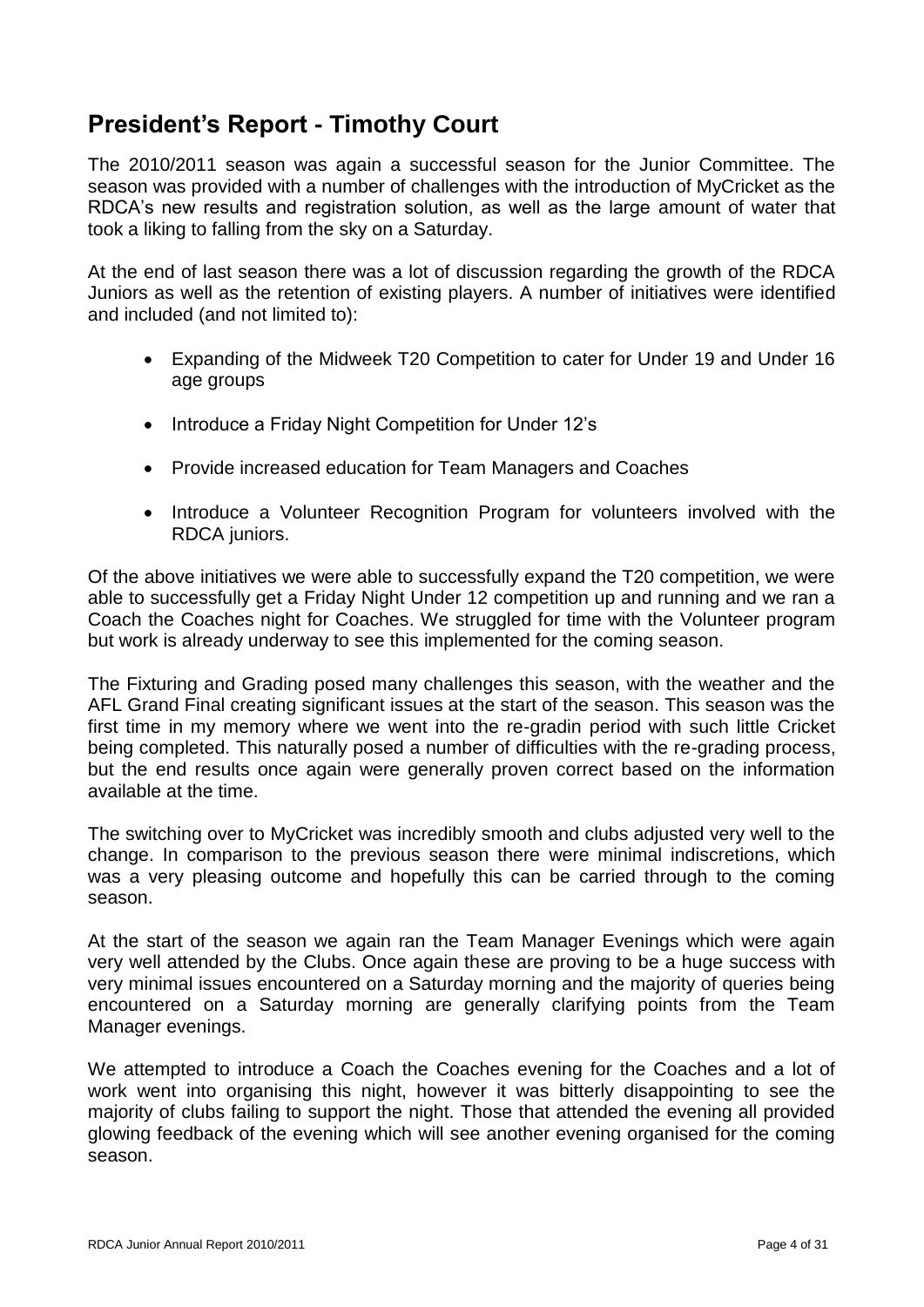The representative teams were again well organised by John Kilby which once again saw us field six sides in the VMCU Carnival. We encountered mixed success; however the Under 14's were successful in winning the Des Nolan Cup. This season was John Kilby's last season in organising the representative teams and I would like to extend a large thanks for the enormous amount of time he has put in over the last four seasons and for the great job he has done.

The T20 competition was again run this season with competitions for both Under 19 and Under 16. The rain ensured that a number of games were washed however the responses form teams was again very positive and we will look to expand this competition again in the coming season.

Justin Hansen and John Springett again took on the responsibility for organising the Under 10 Round Robin. It was great to see the greater majority of teams make the effort to attend and to enjoy a well organised and fun evening.

After several attempts of the past few seasons we were finally able to get a Friday night Under 12 Competition up and running. It was great to see the Coaches and Team Managers play the matches in a very accommodating manner as we adjusted the rules to handle the mixed light conditions. With this seasons success with Friday nights were are hopefully of being able to have two grades in the coming season.

The season ended with the Final Series and Presentation Night. There was once again a great turn out at the Presentation Night and great to see all teams present to collect their Premiership Pennants. Justin Nelson was once again fantastic as MC. Congratulations to all the Premiership Sides and Award Winners.

As a new season draws ever closer, I would like to thank the Junior Committee for their efforts in the season just past. John Springett was once again tremendous in the Role of Junior Secretary, Rebecca Court continued her great work as Assistant and Records Secretary, John Kilby was once again on the ball with the representative sides and David Brush, Tim Sweeney, Paul Cardwell, Doug Beaton, Justin Hansen, Wayne Hartley and Josh Browne provided fantastic support as members of the Junior Committee.

We are on the look out for new members of the Junior Committee. Josh Browne, Paul Cardwell and John Kilby will be stepping down from the Junior Committee so it would be great to see some new faces step up and become involved.

In closing I would like to thank my wife Rebecca for all her assistance through out the season.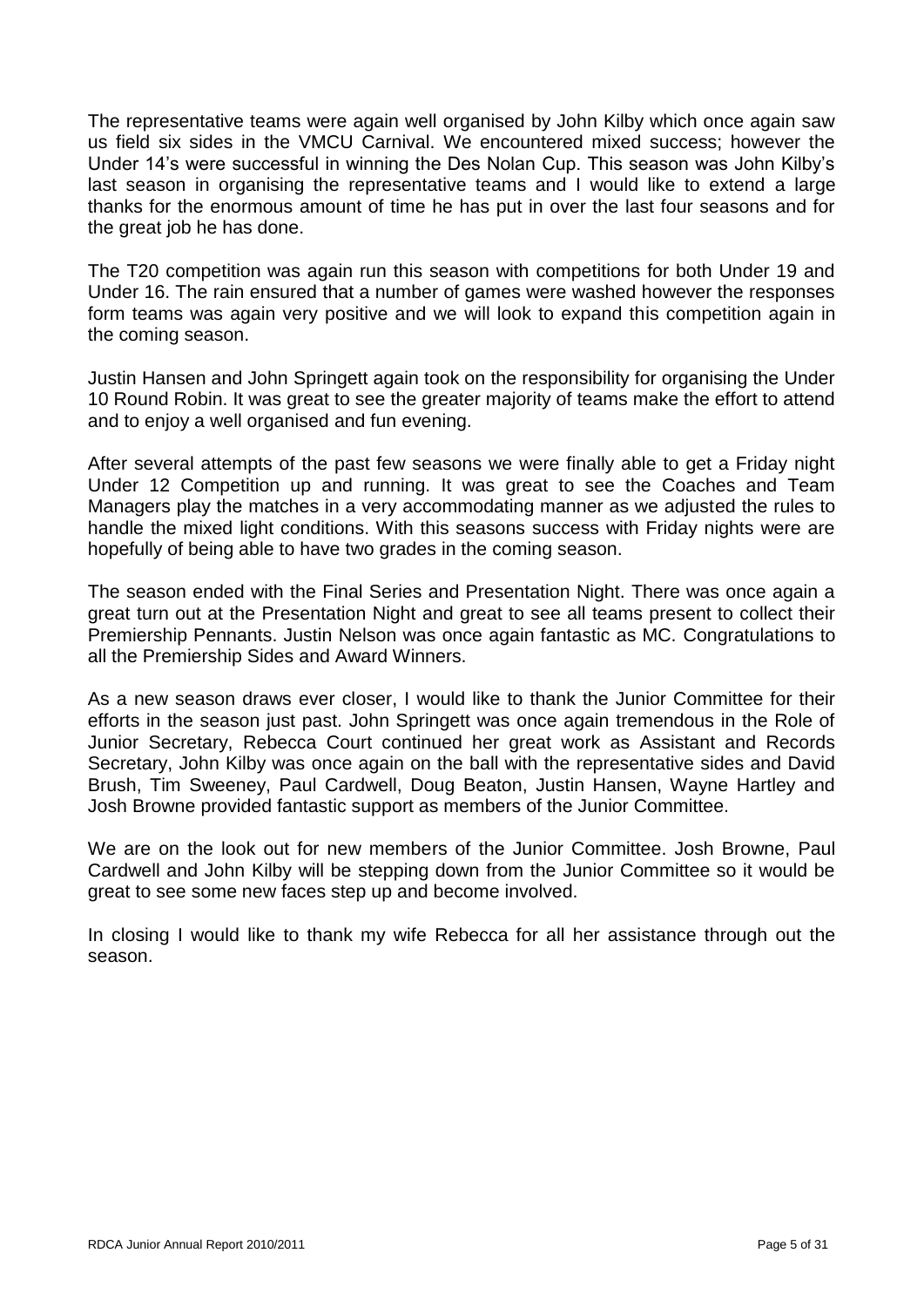# <span id="page-5-0"></span>**Secretary's Report - John Springett**

As Secretary I was pleased with the way the competition was played this year with little trouble having to be dealt with after the event.

During the season I was unfortunately taken ill and spent some time in hospital and I would like to thank those who assisted me in these troubled times especially Timothy and Rebecca.

It appears that the Friday night under 12 competition is a success and we can only improve in this venture as times go on.

Overall the competition was again a great success and I would like to congratulate all the junior boys who participated in season 2010/2011 and especially all the trophy winners, Grand Finalists and others that achieved that little bit more than others; however they would not have been able to this without the input of all the boys who played.

Again this year I was fortunate to have Rebecca to assist me with the Secretary's role, I cannot express how much better it is having one so competent in this position. I would personally like to thank her for a great job she does for the juniors and making my task so much easier, Rebecca is on of the members of the Committee who all do a great job throughout the season.

I would like to thank all the volunteers from the clubs in the junior competition in the manner that they adapted themselves and assisted the committee in running it each season. Running a competition of this size takes a lot of input from different personnel and we were so lucky to have them on board.

This year we are unfortunate to lose a few members from the committee and it would be appreciated if you know of anybody who would like to assist to let myself or Timothy know or put their names forward at the Junior Annual General Meeting.

Many thanks to the Parents who assist in scoring, umpiring and transporting the juniors on Friday and Saturdays to and from games, special thanks to the Team Managers and Coaches who as I know do these tasks some because their own siblings play in the team but the rewards are the same for those that do not.

I would again like to ask you to give some thought an taking an active role on the committee this coming season and if you are interested please contact myself, Rebecca or Timothy.

Thanks must also go to Saxon Sports and Kookaburra for the support that they give to the RDCA Juniors

I would like to pass on to the committee for their assistance this year and especially Timothy my most sincere thanks to the way that he organises himself in doing a job that is more than he should be asked for but that is the way this young man does things.

We are very fortunate to have him at the helm of our Juniors and with the implementations that he finds each year this competition is running very smoothly now as shows with the results in season 2010/2011.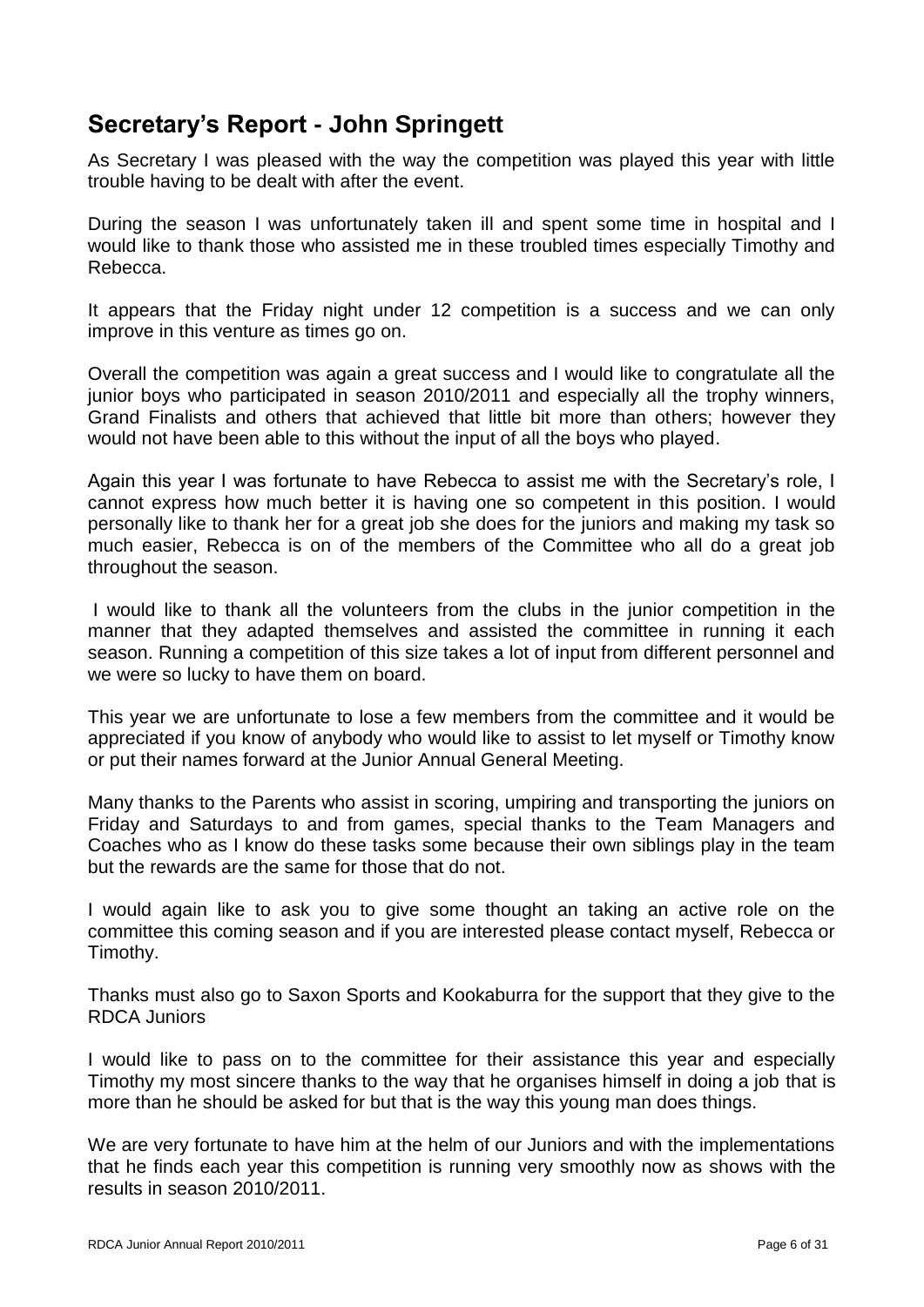This season we did not run an audit for new players neither did we do audits on Saturday mornings to check that match day reports etc were done, these checks are used for investigation purpose if needed so we will once again be doing them the coming season.

I would like extend thanks to John Kilby for his great work over the past five seasons in his role of Carnival Coordinator. John has worked tirelessly with these teams and will not be continuing this season.

Finally Thank you to all for Season 2010/2011, continue with the excellent job that was done last season and once again the boys will continue to enjoy the game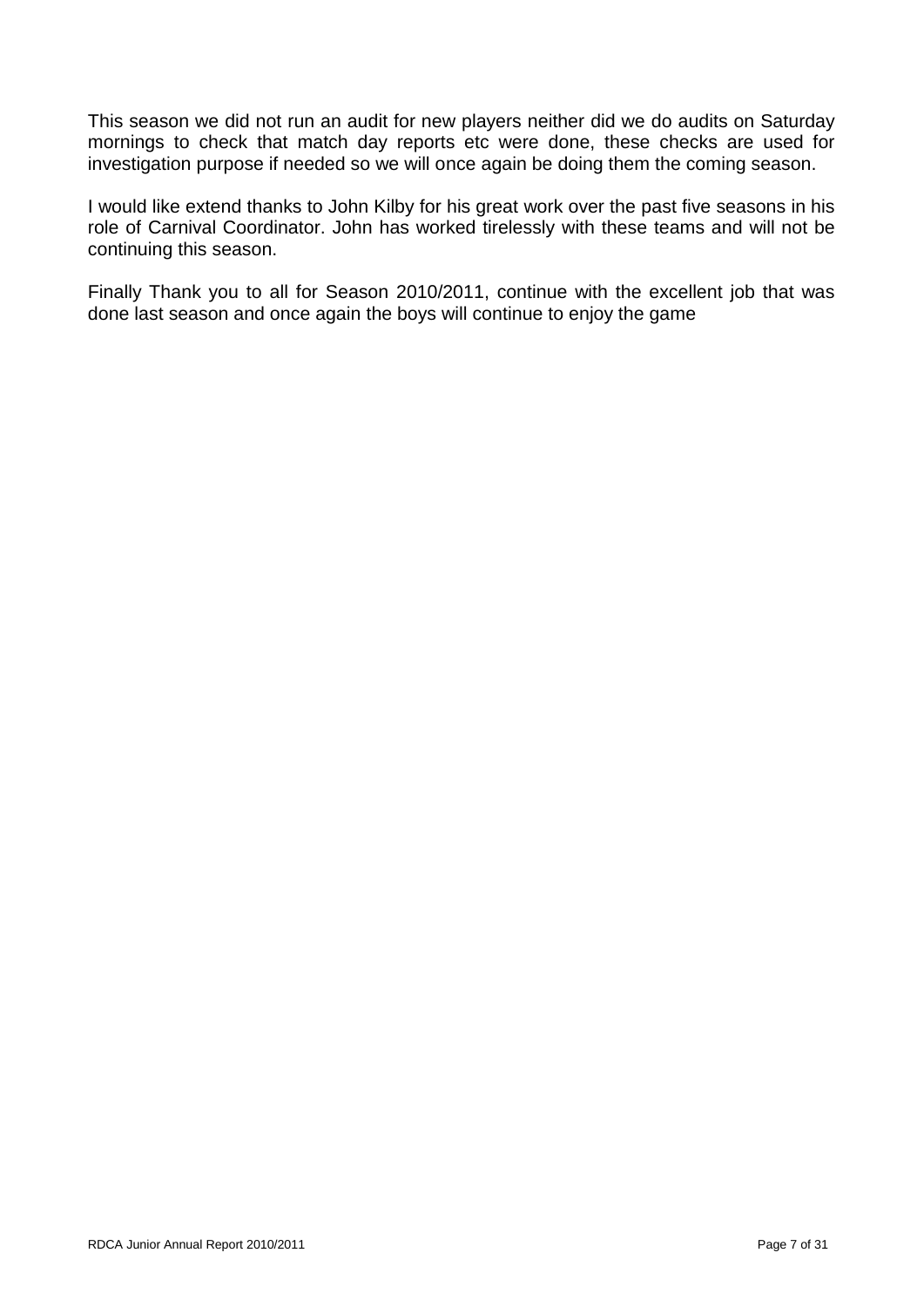# <span id="page-7-0"></span>**Assistant and Records Secretary Report – Rebecca Court**

The 2010/2011 season saw the RDCA move from SportingPulse to MyCricket for its Results and Registration Solution. As part of this transition a new Online Clearance System was introduced.

It was pleasing to see clubs embrace the new system and in particular the take-up of the new Clearance System. There were 235 clearances entered into the system of which 40% of them would relate to the Juniors. Due the limiting reporting capacity of MyCricket, combined with the fact that many existing players were missing from MyCricket, there is no real way to report on the number of new registrations for the past season. There were only a handful of cases were players were incorrectly registered and played in grades that they were not eligible for.

In terms of the submission of results it was great to see such an enormous improvement with the submission of Short and Full Results. Virtually no fines were issued for late results in the past season and at seasons end we have data entered for every match. Clubs should be aware that with the implementation of the new system a certain amount of leniency was shown this season and this leniency should not be expected in the coming season.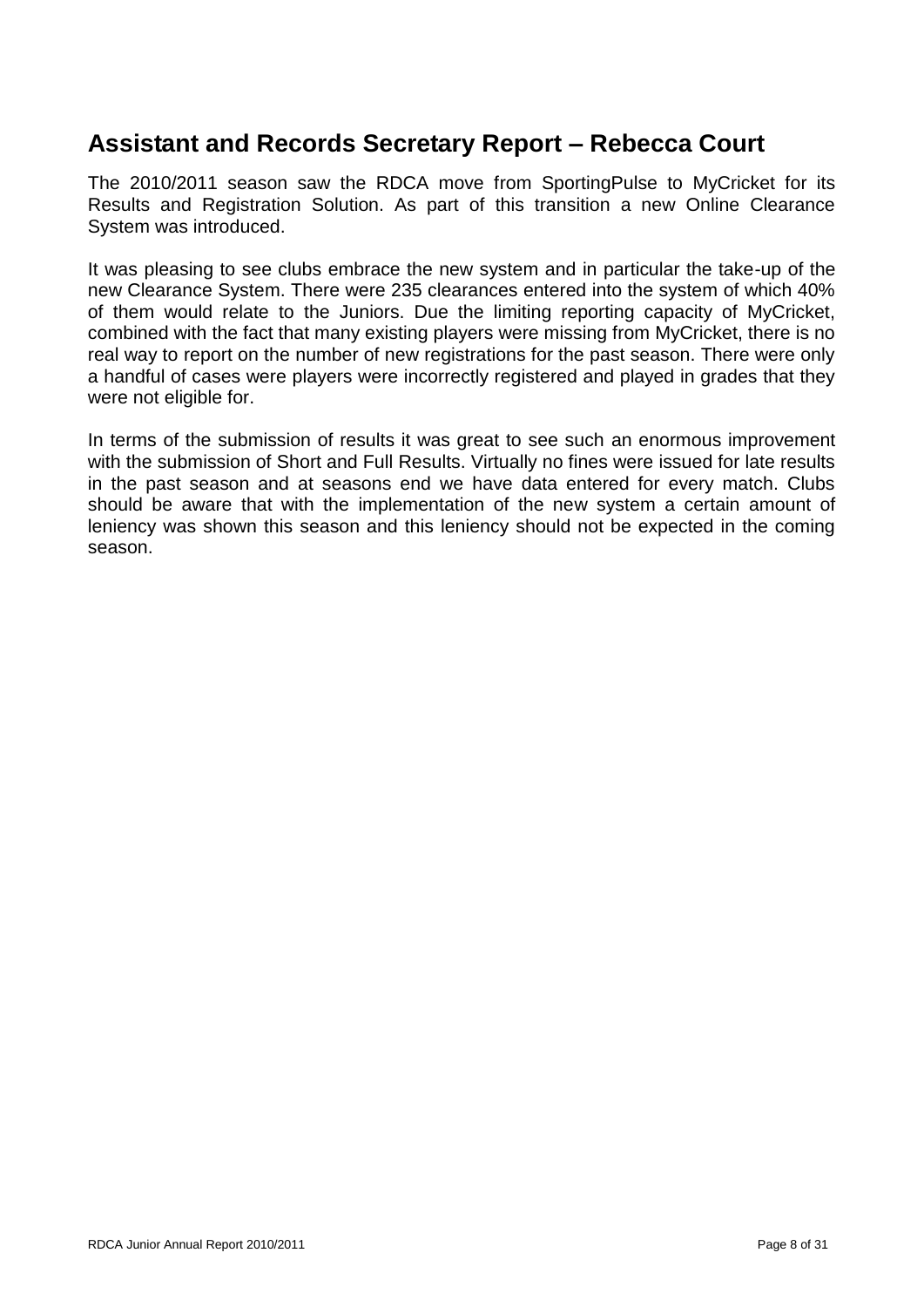# <span id="page-8-0"></span>**Representative Team Coordinator's Report - John Kilby**

After many months of trials we at the selection table were very happy and excited with the selections and hoped for big things come January.

In the u-12s we saw 65 players at the trials which made selection difficult with only 2 sides and not a possible 4.We selected 6 bottom age boys in the Josh Brown Plate side that performed very well to play in a quarter final only to go down by a few runs.Many thanks to Dion Voss (coach) and Justin Hansen (t/m) who both had their first carnival experience and performed sensationally.

Mitchell Shield had an up and down carnival finishing mid table after some fine individual performances.To John Eccles and Steve Lester thanks for your efforts looking after the boys.

The u-14 Des Nolan Cup team took all before them and came up trumps with a fine canival win.The boys had many fine individual performances throughout the carnival by many boys which enabled them to bring home the cup.Many thanks to Linc Grigg and Andy Exley for their great work with the boys.The Russell Allen Shield team was what we thought a very good team but they could not put it all together on any 1 given day.They finished middle of the table but this group of boys have fine futures ahead of them and will be better for the experience.Many thanks again to Andy Catley And David Smeed for the time and work they put in to the team.

The u-16s were 2 good squads with high hopes placed upon them.The Mackay Cup team had a mixed carnival with some excellent wins and narrow losses that could have been wins and placed them top of the ladder.The boys played in the semi final and performed well to go down narrowly, but well done boys as they play most comps  $1<sup>st</sup>$  team in that grade.To Peter Bromily and Karen Chittick thanks for coaching/managing the team,well done.

The turf boys in the Jim Beitzel Shield were a little inconsistent over the carnival but will be much improved players for the turf experience.The bowlers performed very well to have the side in a good position most days with the batsmen not having the experience or patience to bat out a session and see the side to a good score.This can be attributed to many things but not having batted on turf a lot does historically cause our boys trouble.John Beale and Brett McKane again put their hands up to co-ordinate a rep team and performed exceptionally well in trying circumstances.

To John Springett and his band of umpires, again the best in the business well done and thank-you.

To everybody I have had help from over the last 5 years with the rep teams I hope you have enjoyed yourselves and thank-you very much.

Finally let me wish every player, parent and official I have been associated with over the years all the best for the future and I hope we cross paths again watching our boys play seniors over a beer or two.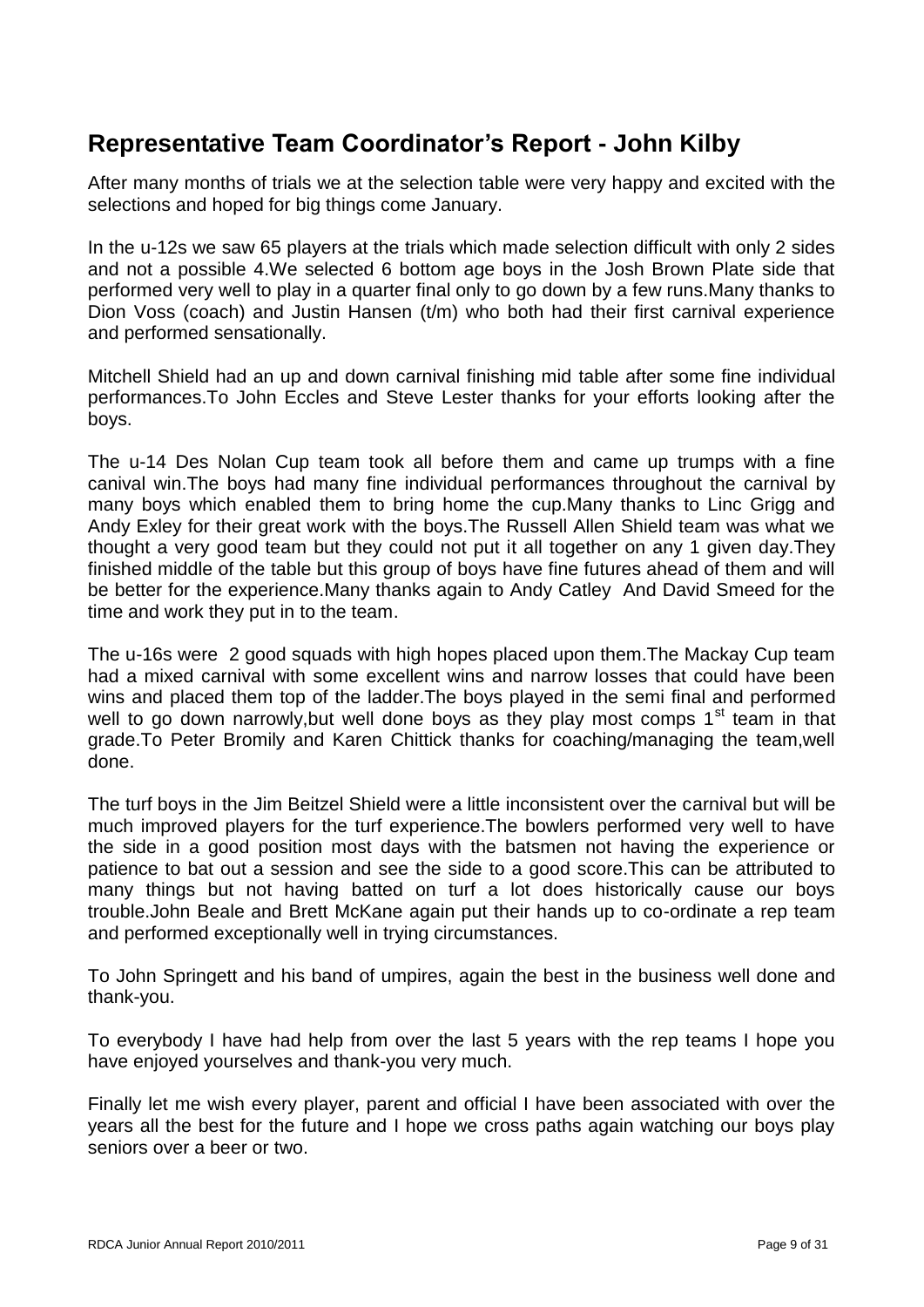# <span id="page-9-0"></span>**Round Robin Carnival Coordinators Report – Justin Hansen**

This year's Non-Comp Round Robin extravaganza was a tremendous success with Boronia ultimately taking out the overall competition honours for the second year in a row.

This year we had 16 clubs come together at Silcock Reserve for the annual highlight of the season for the U10s, on an ominously stormy evening that threatened to send the 400 plus players and spectators scurrying for cover at any given moment Thankfully the weather held and the 9 simultaneous games spread across the grassy fields of Silcock Reserve ran with clockwork precision.

Okay organised chaos could also be an accurate description but the kids and their families had a ball with evervone getting into the spirit of the event, with one player even commenting on how good it was to be playing under lights, on a turf wicket, at both the MCG, SCG and Lords, all in the one evening!

These events we put on always have people behind the scenes making it happen and for that I would like to personally thank Bill Stafford and his team at Croydon Ranges for organizing the BBQ and drinks. I think it ran very smoothly and just made the night flow much easier. I would also like to thank John Kilby for supplying the equipment that helped set up 9 ovals where normally there is only 2, and both Wayne Hartley and my son Tristan Hansen for setting up, managing and then cleaning up the whole night. Without these two people, the night wouldn't have happened.

Finally, I would like to thank all the players, coaches, and families that made the night such a success again. It truly has become, the highlight of the season for all the children that participant in our Friday night, non-comp program, and I look forward to even a bigger and better event next season."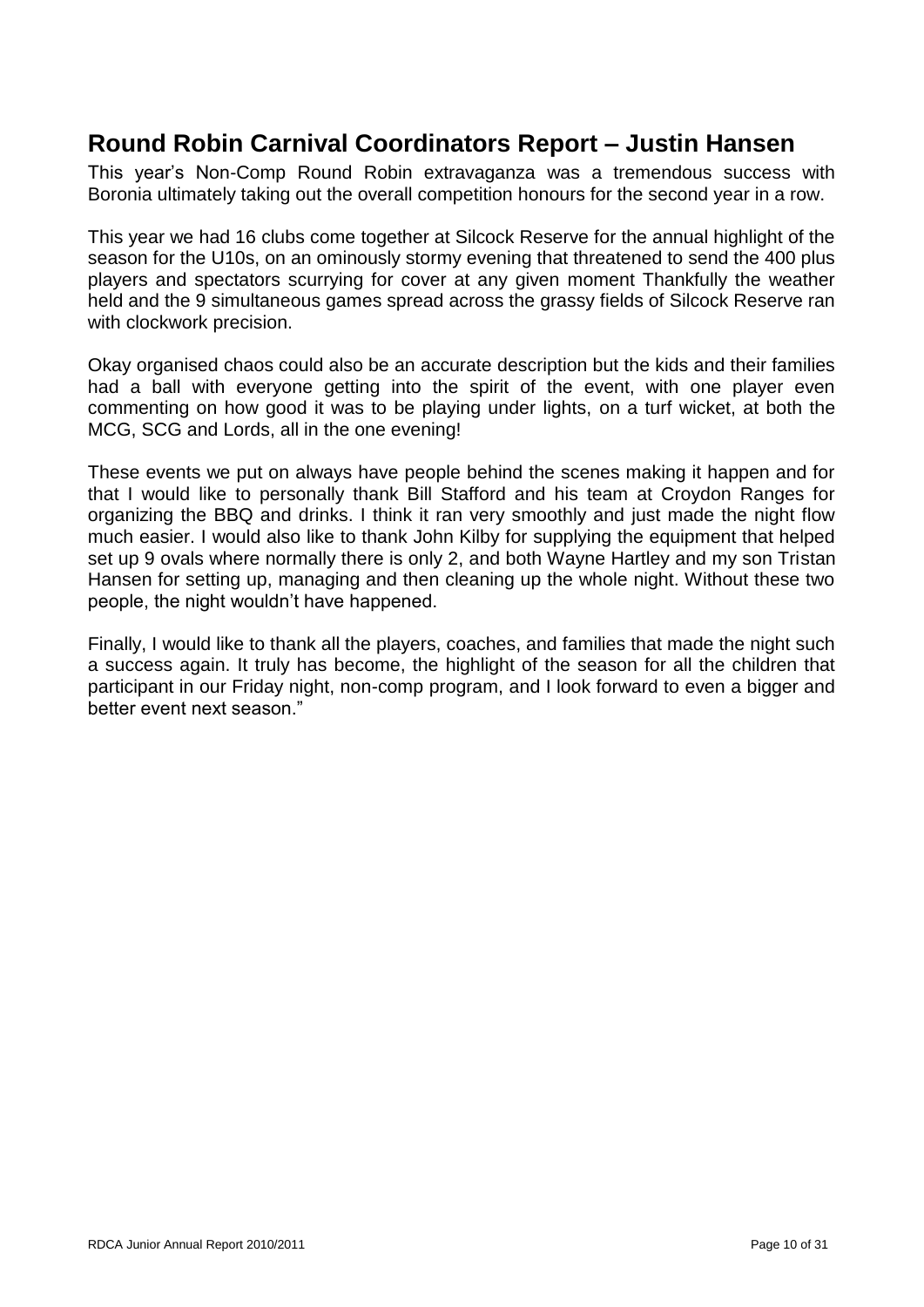# <span id="page-10-0"></span>**T20 Coordinators Report – Timothy Court**

The 2010/2011 T20 competition began with a call for nominations for teams in the Under 19 and Under 16 age group. When the competition began there were 12 teams in the Under 18 competition and 16 in the Under 16 Competition.

The weather provided a number of issues with matches and saw a number of matches washed out, especially at the end of the competition. Despite this most teams were able to get at least three matches out of the scheduled six completed.

At the end of the home and away matches East Ringwood and Bayswater Park finished on top of the Under 19 competition while Croydon North and Scoresby/Ferndale finished on top of the Under 16 competition.

Bayswater Park batted first in the Under 19 Grand Final and set East Ringwood 106 runs for victory. The target was very gettable, however East Ringwood were dismissed for 67. In the Under 16 Competition Scoresby/Ferndale batted first and set Croydon North 131 runs for victory. Croydon North but in a great chase, but fell two runs short after their 20 overs. Both matches were played in great spirit and despite the overcast weather attracted a large number of onlookers.

The RDCA Junior Committee would like to extend its thank to St Andrews for hosting the two finals and their great hospitality.

At this stage we will be again looking to expand the competition further in the coming season, but this will be determined by the clubs.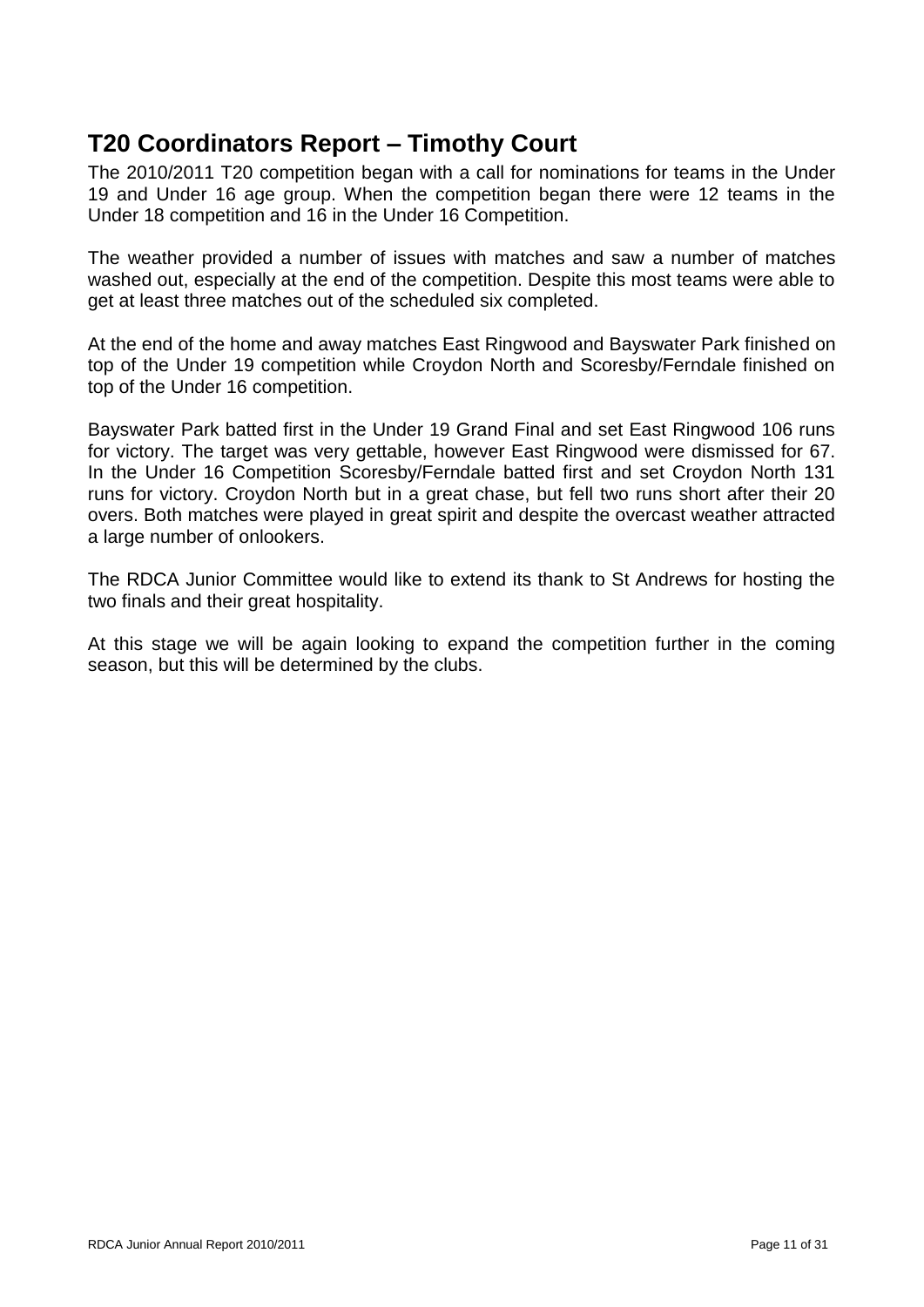# <span id="page-11-0"></span>**Representative Teams**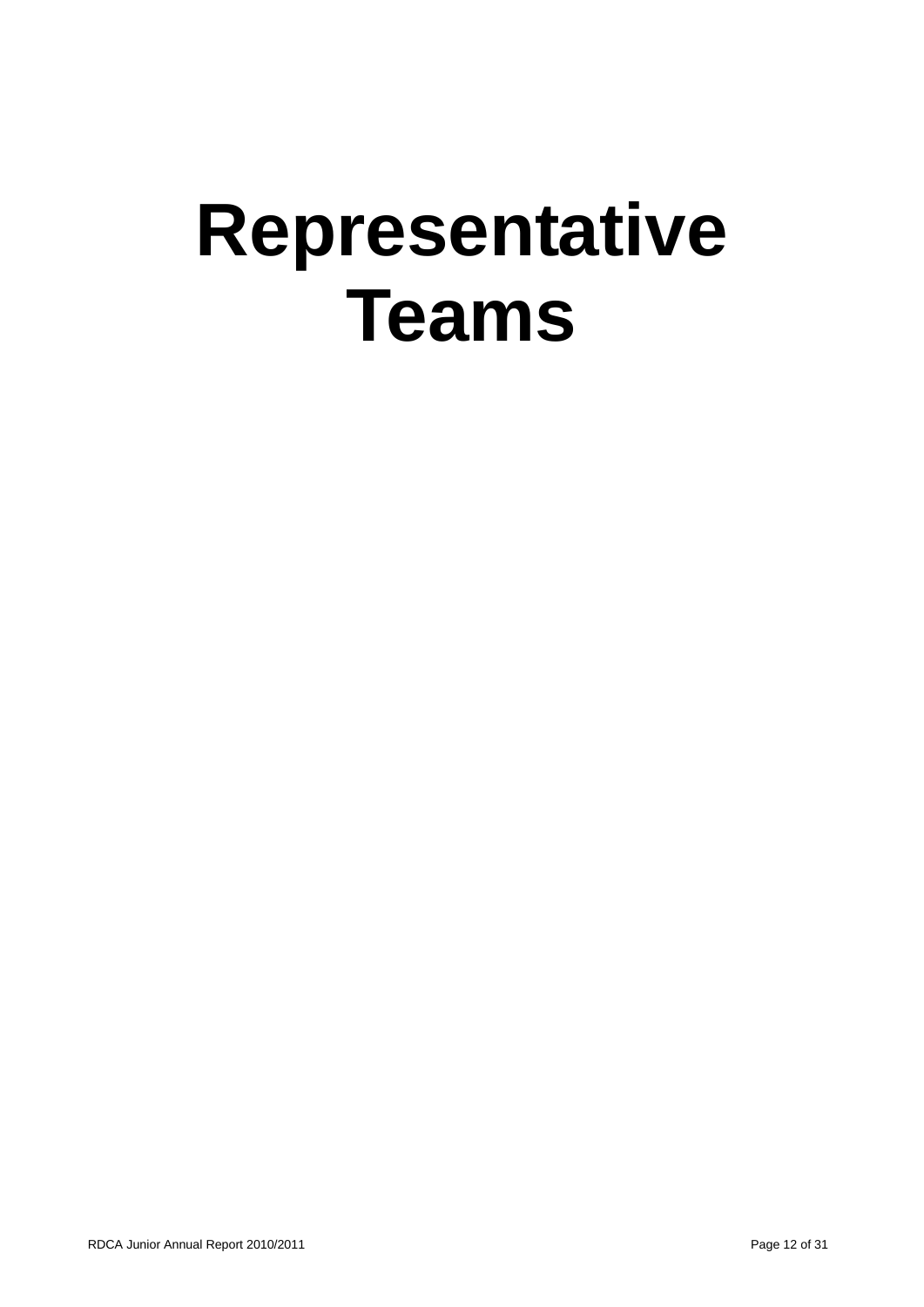# <span id="page-12-0"></span>*Outer East Eagles and Hatch Shield*

| Mark Butler (MOO)<br>Rhys Hayes-Rosario (RIN)                                                                     | Outer East Eagles Under 14 Male Championships Squad<br>Jake Castelow (RIN)                                          | Jake Gilbert (RIN)                                                      |
|-------------------------------------------------------------------------------------------------------------------|---------------------------------------------------------------------------------------------------------------------|-------------------------------------------------------------------------|
| Ellie Buxton (OLN)<br>Taylah Kane (KNC)                                                                           | Outer East Eagles Under 14 Female Championships Squad<br>True Campbell (BOR)<br>Kate Lotte (SCR)                    | Maddie Johns (SCR)<br>Maddie Wright (MOO)                               |
| R.M. Hatch Shield Players - Croydon CC<br>Akash Tatikinda (RIN)<br>Jagleet Singh (NRI)<br>Ayden Potter (WOP)      | Jackson Stone (ESF)<br>Sam Chaplin (WOP)<br>Chris Nucifora (CDN)                                                    | Jackson Ford (WOP)<br>Sebastian Xantidis (NRI)<br>Lachlan Hampton (RIN) |
| R.M. Hatch Shield Players - Bayswater CC<br>Jordan Ludgator (RIN)<br>Mathew Burt (RIN)                            | <b>Mitchell Daniels (RIN)</b><br>Jordan Roberts (TMP)                                                               | Tyson Freeman (RIN)<br>Max Ross (APK)                                   |
| <b>Under 15 Female State Team Representatives</b><br>Grace Mills (SCR)                                            | Shani O'Brien (SBF)                                                                                                 |                                                                         |
| <b>Outer East Eagles W.J. Dowling Shield Players</b><br>Jack Blain (RIN)<br>Matt Fotia (RIN)<br>Jake Wigney (WOP) | Corey Dineen (RIN)<br>Brad Watson (MOO)                                                                             | Rohan Ervine (NRI)<br>Jason Kilby (RIN)                                 |
| <b>Under 16 Female Outer East Representatives</b><br>Olivia Aing (SCR)<br>Tayla Gregory (SCR)                     | Emma Bednarz (SCR)<br>Jasmin Harrison (SCR)                                                                         | Meaghan Edwards (SCR)                                                   |
| Patrick Ashton (CDN)<br>Jackson Freeman (RIN)<br>Callan Stevens (MOO)                                             | Outer East Eagles Under 18 Male Championships Squad<br>Morgan Clark (TMP)<br>Cohen McElroy (RIN)<br>Jason Want (RIN | Sam Cuthbert (RIN)<br>Rana Morgan (WOP)                                 |
|                                                                                                                   | Outer East Eagles Under 18 Female Championships Squad                                                               |                                                                         |

Krissy Dundas (SCR) Sam Foden (SCR) Tamara Goudswaard (SCR) Sam Hickman (SCR)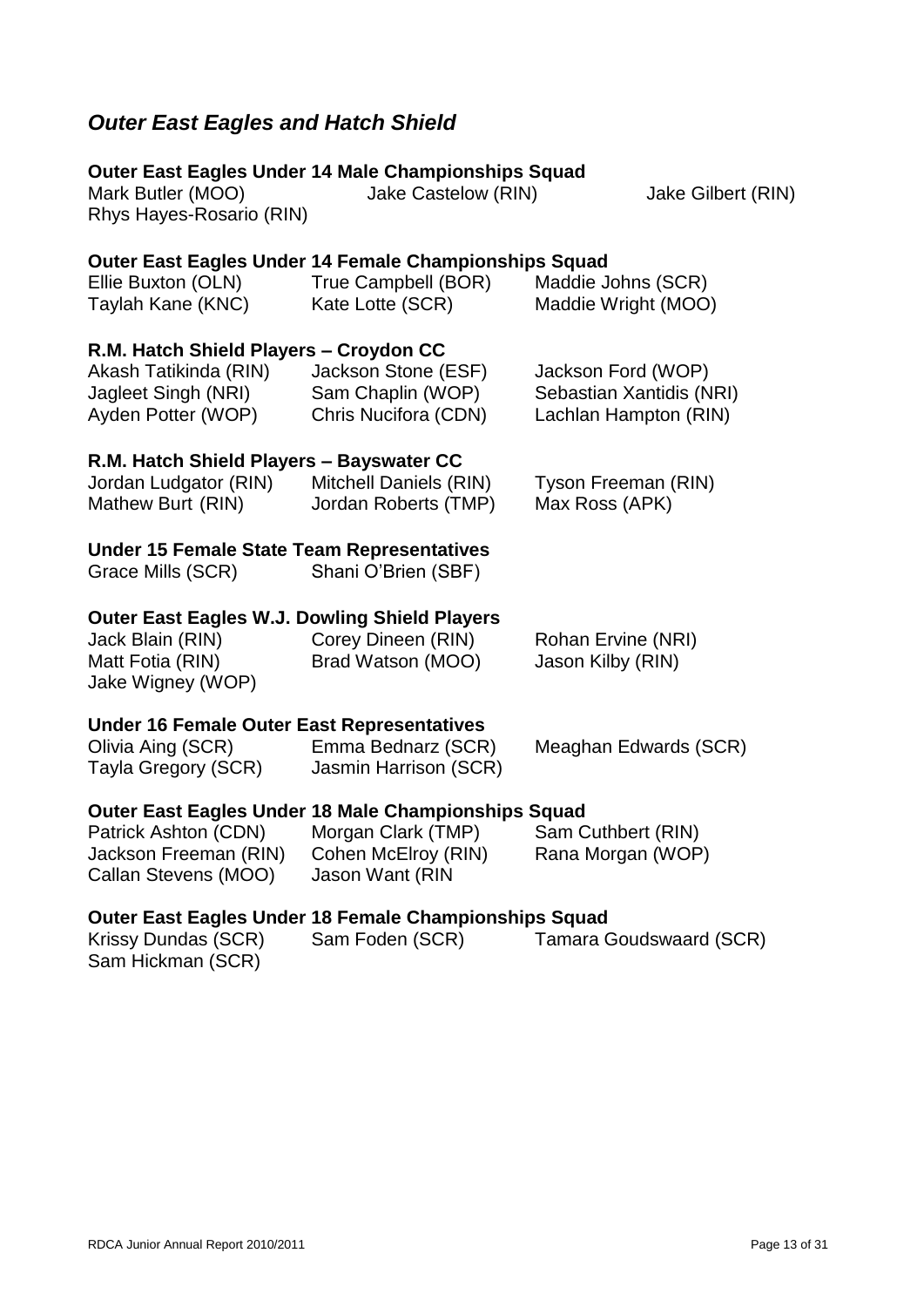#### <span id="page-13-0"></span>*Jim Beitzel Shield – Under 16*

**Coach:** John Beale **Team Manager:** Brett McKane

#### **Squad:**

| Jayden Battaglene        | Croydon North       |
|--------------------------|---------------------|
| <b>Josh Bettedd</b>      | <b>Ainslie Park</b> |
| Karl Boehmer             | Croydon Ranges      |
| <b>Jake Crowe</b>        | Montrose            |
| <b>Taylor Gibson</b>     | East Ringwood       |
| <b>Toby McGurgan</b>     | Croydon North       |
| <b>Connor McIntyre</b>   | <b>Boronia</b>      |
| Matt McKane              | Montrose            |
| Luke Molyneux            | Templeton           |
| <b>Matthew Petherick</b> | Templeton           |
| Rav Singh                | North Ringwood      |
| Cheyne Van Koll          | Montrose            |
|                          |                     |

#### **Results:**

| Round 1 | defeated DVCA   |
|---------|-----------------|
| Round 2 | lost to DDCA    |
| Round 3 | lost to CMCA    |
| Round 4 | defeated FTGDCA |
| Round 5 | defeated FDCA   |

| Player of the carnival: | Matt McKane            |
|-------------------------|------------------------|
| Coach's Award:          | <b>Connor McIntyre</b> |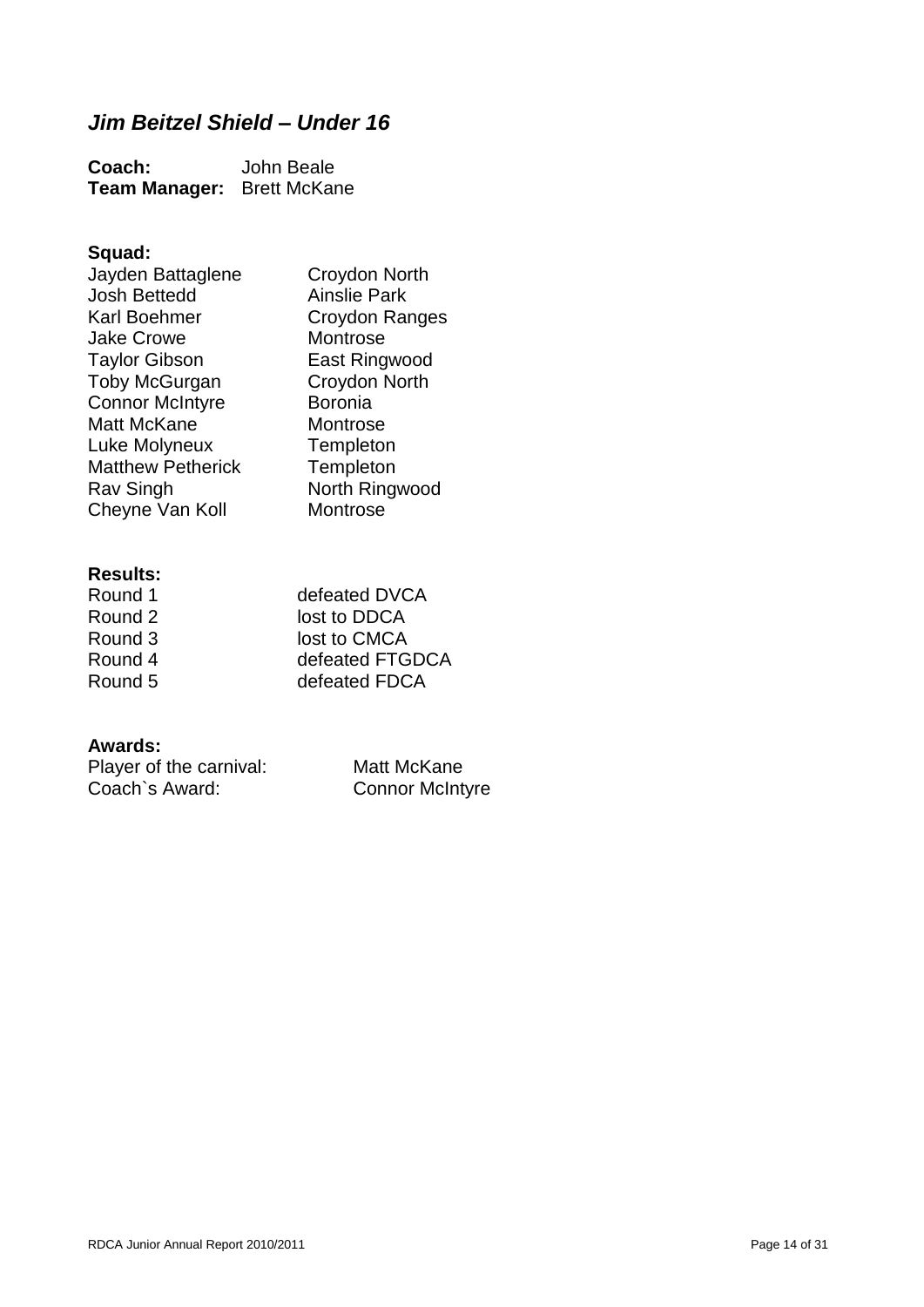# <span id="page-14-0"></span>*Keith Mackay Shield – Under 16*

| Coach:               | <b>Peter Bromiley</b> |
|----------------------|-----------------------|
| <b>Team Manager:</b> | <b>Karen Chittick</b> |

## **Squad:**

| <b>James Schultz</b>     | Croydon Ranges        |
|--------------------------|-----------------------|
| <b>Ethan Chittick</b>    | <b>Wantirna South</b> |
| <b>Sam Newell</b>        | <b>Boronia</b>        |
| <b>Will Barnes</b>       | Croydon North         |
| Joshua Bromiley          | Montrose              |
| <b>Brendan Thockloth</b> | Olinda                |
| <b>Ryan Warren</b>       | <b>Boronia</b>        |
| <b>Gerard Petrie</b>     | <b>Boronia</b>        |
| <b>Josh Gray</b>         | East Ringwood         |
| <b>Matt Opitz</b>        | Croydon Ranges        |
| <b>James Cutting</b>     | Wonga Park            |
| <b>Connor Phelan</b>     | <b>Ainslie Park</b>   |
|                          |                       |

#### **Results:**

| Round 1              | lost to WGCS   |
|----------------------|----------------|
| Round 2              | defeated GDCA  |
| Round 3              | defeated ECA   |
| Round 4              | lost to BHRDCA |
| Round 5              | lost to YVCA   |
| <b>Quarter Final</b> | lost to HDCA   |

| Quarter Final Man of the Match: James Cutting |                      |
|-----------------------------------------------|----------------------|
| Player of the carnival:                       | <b>Gerard Petrie</b> |
| Coach's Award:                                | <b>Etan Chittick</b> |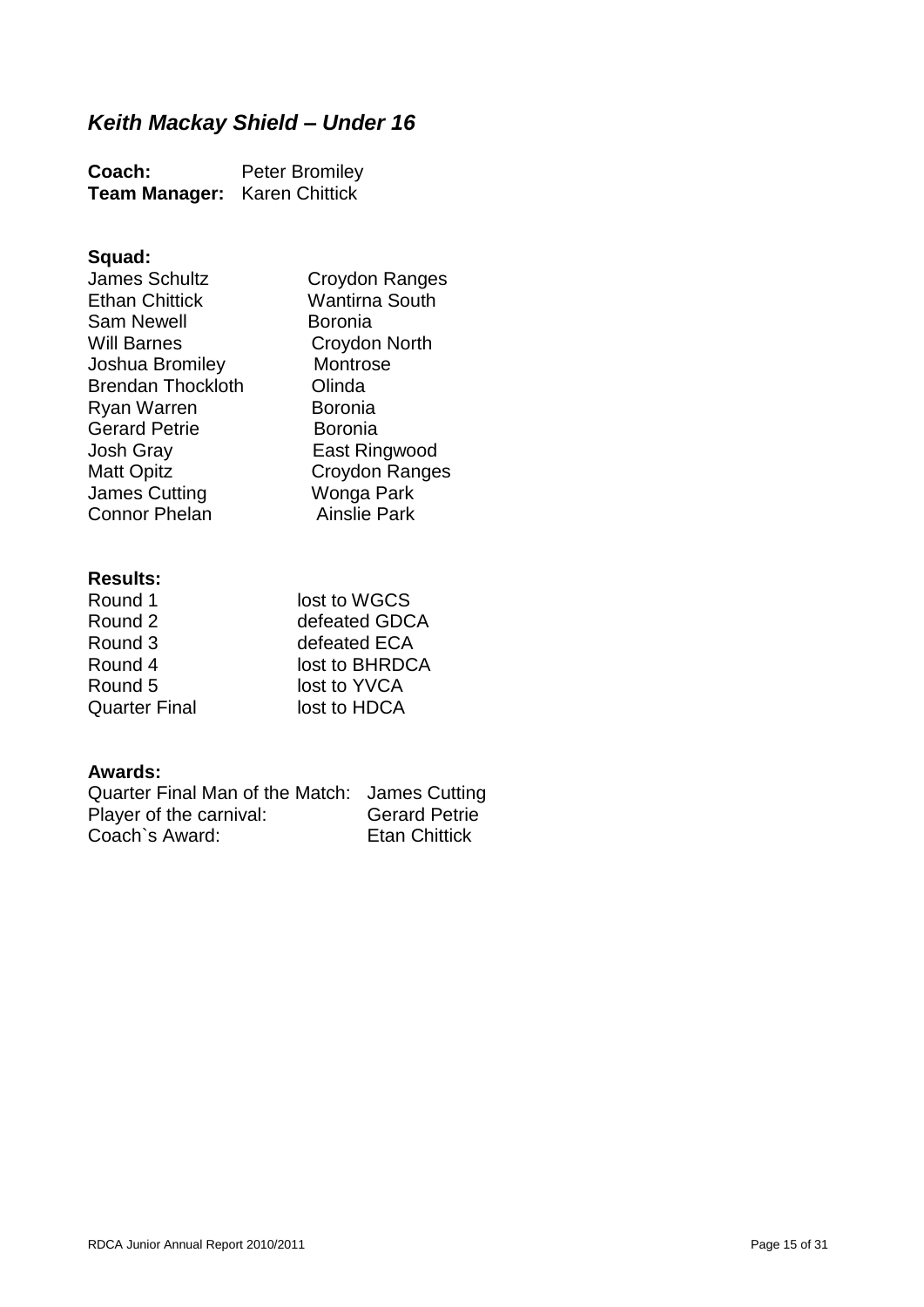# <span id="page-15-0"></span>*Russell Allan Shield – Under 14*

| Coach:               | <b>Andrew Catley</b> |
|----------------------|----------------------|
| <b>Team Manager:</b> | David Smead          |

## **Sqaud:**

| Aiden Kemp             | Wonga Park       |
|------------------------|------------------|
| <b>Tyson Lacey</b>     | South Croydon    |
| <b>Jake Sammartino</b> | South Warrandyte |
| <b>Alex Cincotta</b>   | Ringwood         |
| Darcy Brush            | Ringwood         |
| <b>Ryan Evans</b>      | Montrose         |
| <b>Steve Murphy</b>    | Ringwood         |
| <b>Aaron Stack</b>     | Mooroolbark      |
| Evan Smeed             | North Ringwood   |
| Kaiden Smith           | Mooroolbark      |
| Sachin Halengode       | Ringwood         |
| <b>Frank Anderson</b>  | Croydon          |
|                        |                  |

#### **Results:**

| Round 1 | defeated WGCA  |
|---------|----------------|
| Round 2 | lost to MPCA   |
| Round 3 | lost to FTGDCA |
| Round 4 | lost to CMCA   |
| Round 5 | defeated DVCA  |
| Round 6 | lost to DDCA   |
| Round 7 | defeated SDCCL |
|         |                |

| RDCA Player of the Carnival: | Ryan Evans         |
|------------------------------|--------------------|
| <b>RDCA Coaches Award:</b>   | <b>Tyson Lacey</b> |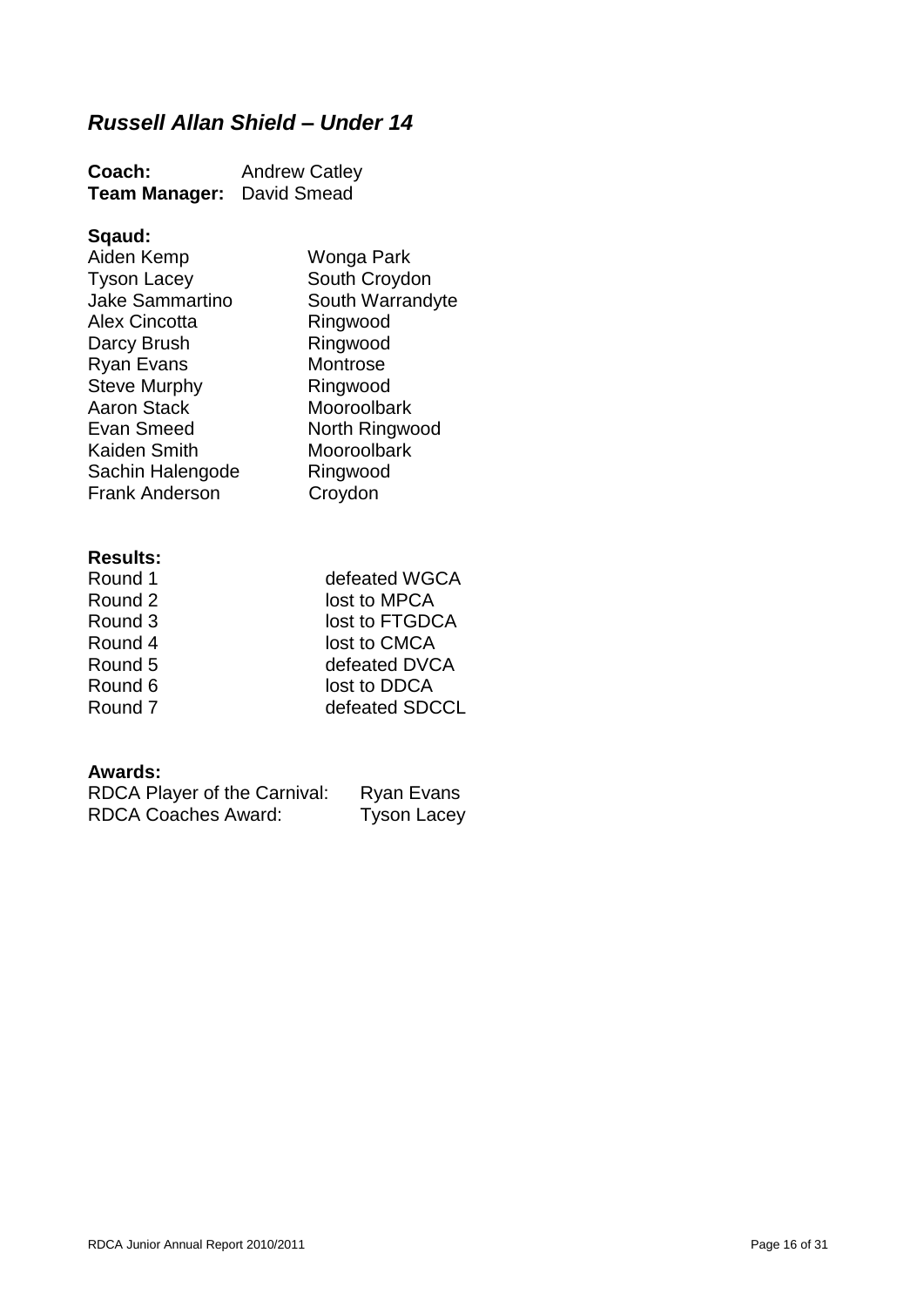# <span id="page-16-0"></span>*Des Nolan Cup – Under 14*

| Coach:                            | Lincoln Grigg |
|-----------------------------------|---------------|
| <b>Team Manager:</b> Andrew Exley |               |

# **Sqaud:**

| Josh Exley             | South Warrandyte Hawks |
|------------------------|------------------------|
| <b>Aaron Leis</b>      | North Ringwood         |
| Cooper Grigg           | Mooroolbark            |
| <b>Sam Mathews</b>     | Wonga Park             |
| <b>Bayley Forbes</b>   | Wonga Park             |
| <b>Jack Henderson</b>  | South Croydon          |
| Lincoln Wong           | Templeton              |
| Josh Hudson            | Templeton              |
| Eranga Ruwandeniya     | Templeton              |
| <b>Michael Hendley</b> | <b>Croydon Ranges</b>  |
| Liam Jeffs             | Croydon Ranges         |
| Mark Page              | Croydon Ranges         |
| James McCubbin         | Norwood                |
|                        |                        |

#### **Results:**

| Round 1       | defeated FTGDCA |
|---------------|-----------------|
| Round 2       | defeated CMCA   |
| Round 3       | defeated FDCA   |
| Round 4       | defeated YVCA   |
| Round 5       | lost to ECA     |
| Quarter Final | defeated FDCA   |
| Semi Final    | drew with ECA   |
| Grand Final   | defeated CMCA   |
|               |                 |

| Quarter Final Man of the Match: | Aaron Leis            |
|---------------------------------|-----------------------|
| Grand Final Man of the Match:   | Mark Page             |
| Player of the Finals:           | Aaron Leis            |
| RDCA Player of the Carnival:    | Josh Hudson           |
| <b>RDCA Coaches Award:</b>      | <b>Jack Henderson</b> |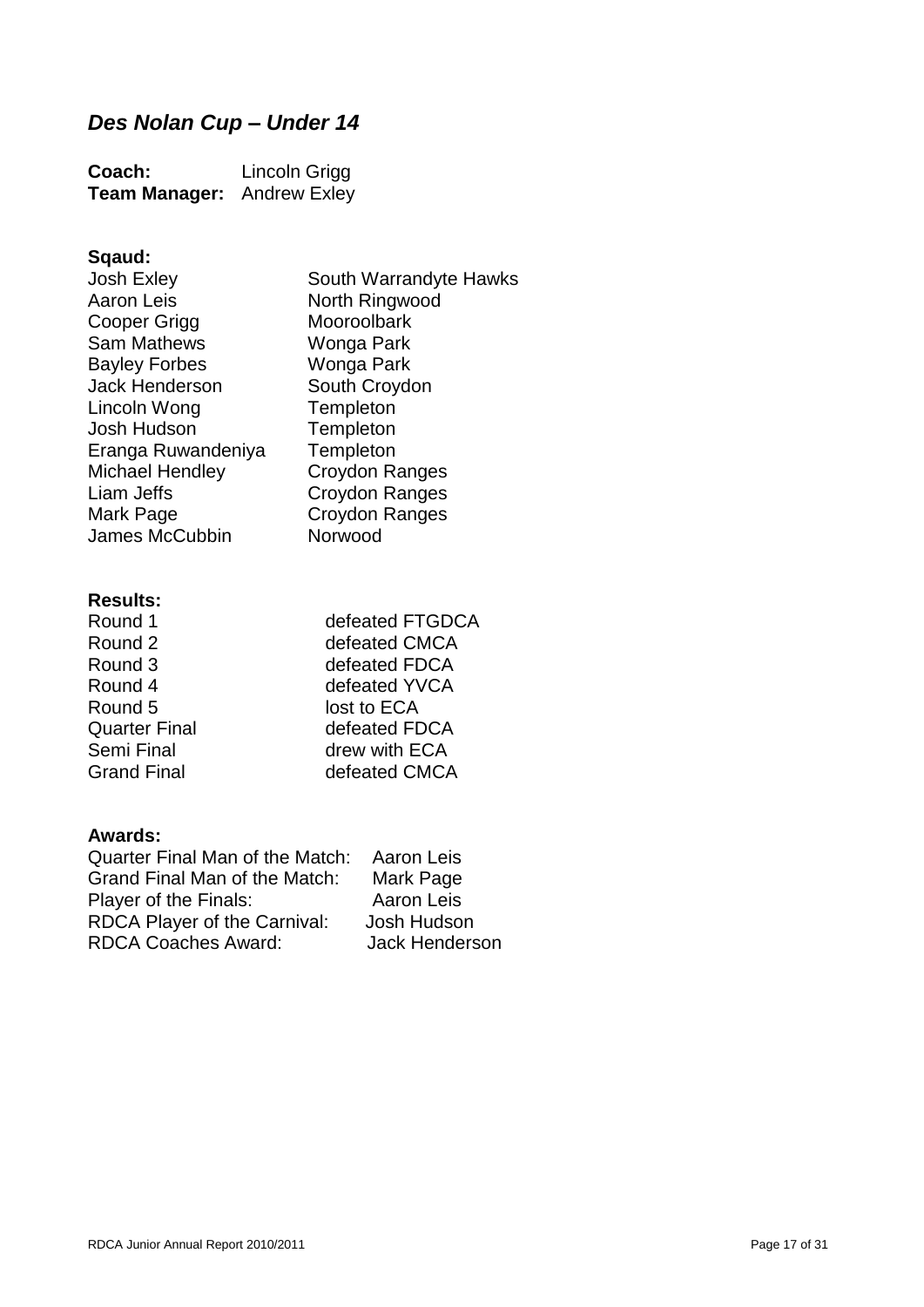# <span id="page-17-0"></span>*Keith Mitchell Shield – Under 12*

| Coach:                            | John Eccles |
|-----------------------------------|-------------|
| <b>Team Manager:</b> Steve Lester |             |

## **Squad:**

| <b>Josh Barr</b>         | Ringwood       |
|--------------------------|----------------|
| <b>Brodie Eccles</b>     | <b>Boronia</b> |
| <b>Luke Smith</b>        | Mooroolbark    |
| <b>Dylan Butler</b>      | Mooroolbark    |
| <b>Jackson Guan</b>      | Wonga Park     |
| Jake Sali                | Croydon Ranges |
| <b>Bradley Rickard</b>   | Croydon North  |
| Nathan Lester            | Norwood        |
| <b>Clayton Henderson</b> | South Croydon  |
| <b>Kyle Skewes</b>       | Lilydale       |
| Zac Hanlen               | Ringwood       |
| Sean Nathan              | Ringwood       |
| <b>Steven Curley</b>     | Ringwood       |
|                          |                |
|                          |                |

#### **Results:**

| Round 1 | lost to CMCA    |
|---------|-----------------|
| Round 2 | lost to WGCA    |
| Round 3 | defeated SDCCL  |
| Round 4 | lost to MPCA    |
| Round 5 | defeated FTGDCA |
| Round 6 | drew with DDCA  |
| Round 7 | lost to DVCA    |
|         |                 |

| RDCA Player of the Carnival: | <b>Brad Rickards</b> |
|------------------------------|----------------------|
| <b>RDCA Coach's Award:</b>   | Luke Smith           |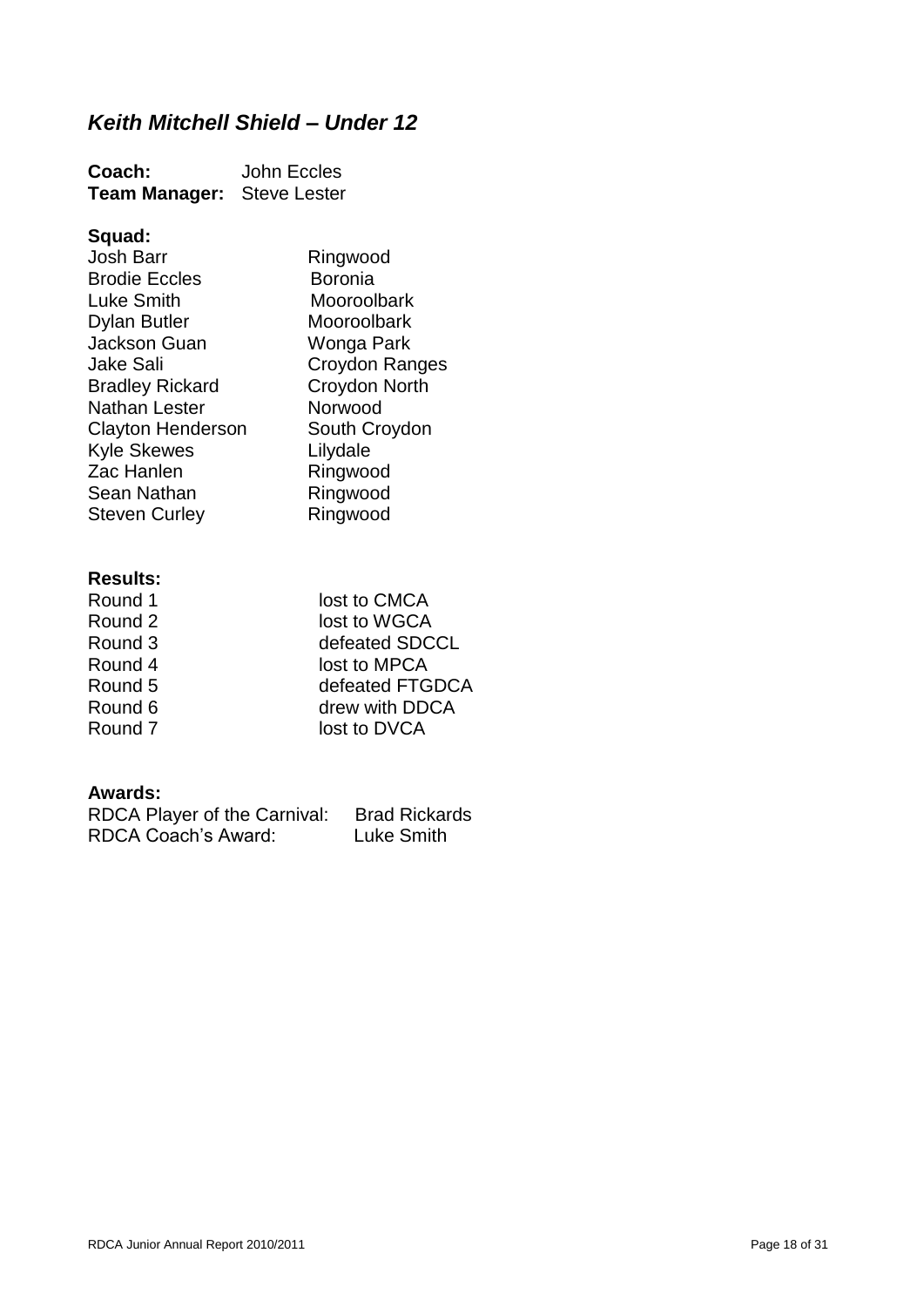# <span id="page-18-0"></span>*Josh Browne Plate – Under 12*

**Coach:** Dion Voss **Team Manager:** Justin Hansen

#### **Squad:**

| Norwood          |
|------------------|
| Wonga Park       |
| <b>Boronia</b>   |
| South Warrandyte |
| Olinda           |
| Lilydale         |
| South Warrandyte |
| Mooroolbark      |
| Mooroolbark      |
| Croydon North    |
| Lilydale         |
| Mooroolbark      |
| Scoresby         |
|                  |

#### **Results:**

| Round 1              | lost to FDCA    |
|----------------------|-----------------|
| Round 2              | defeated CMCA   |
| Round 3              | defeated FTGDCA |
| Round 4              | lost to MPCA    |
| Round 5              | defeated YVCA   |
| <b>Quarter Final</b> | lost to FDCA    |

| Qual-Final Man of the Match: | Luke O'Brien          |
|------------------------------|-----------------------|
| RDCA Player of the Carnival: | <b>Tristan Hansen</b> |
| <b>RDCA Coaches Award:</b>   | James Fagan           |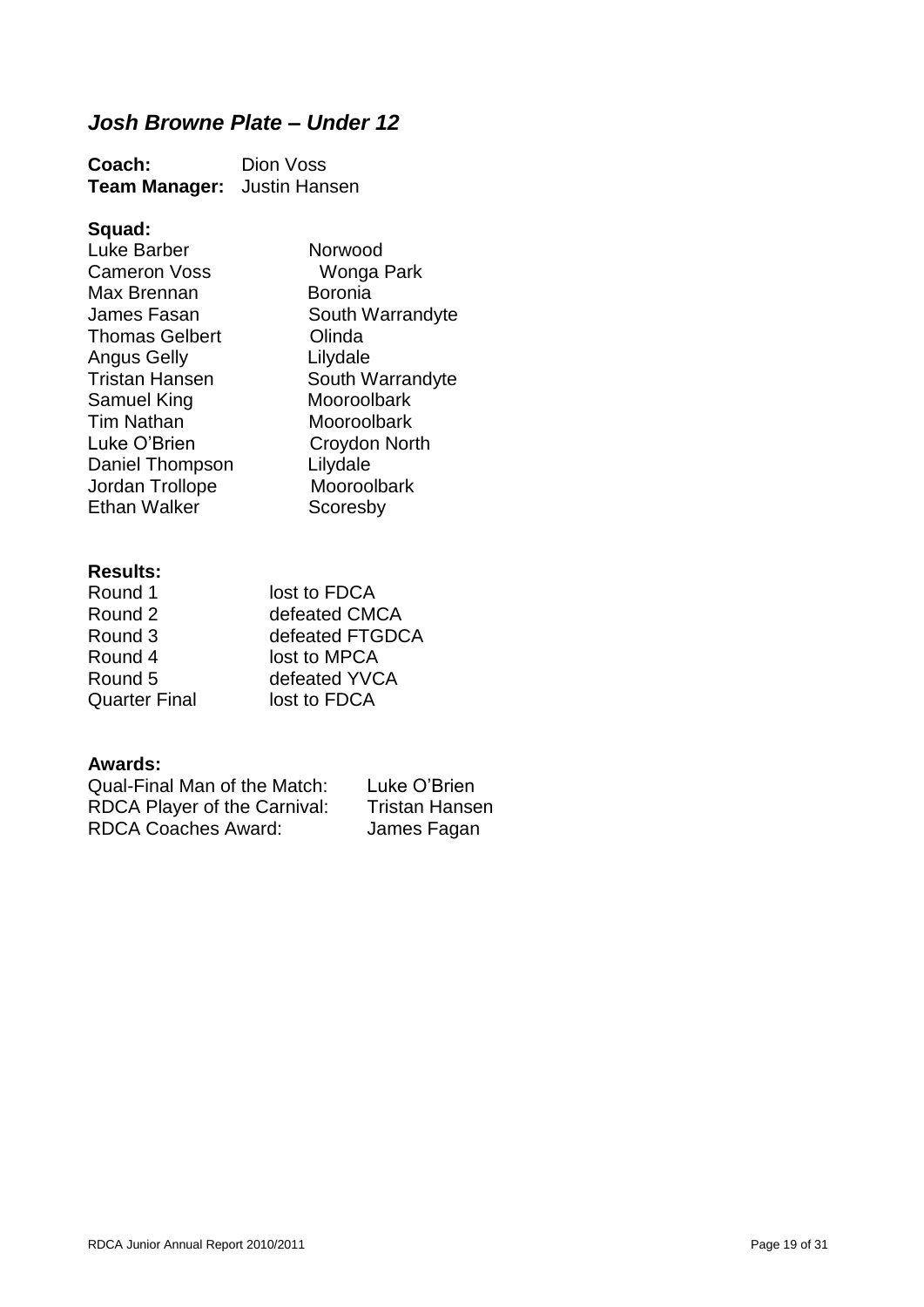# <span id="page-19-0"></span>**Finals**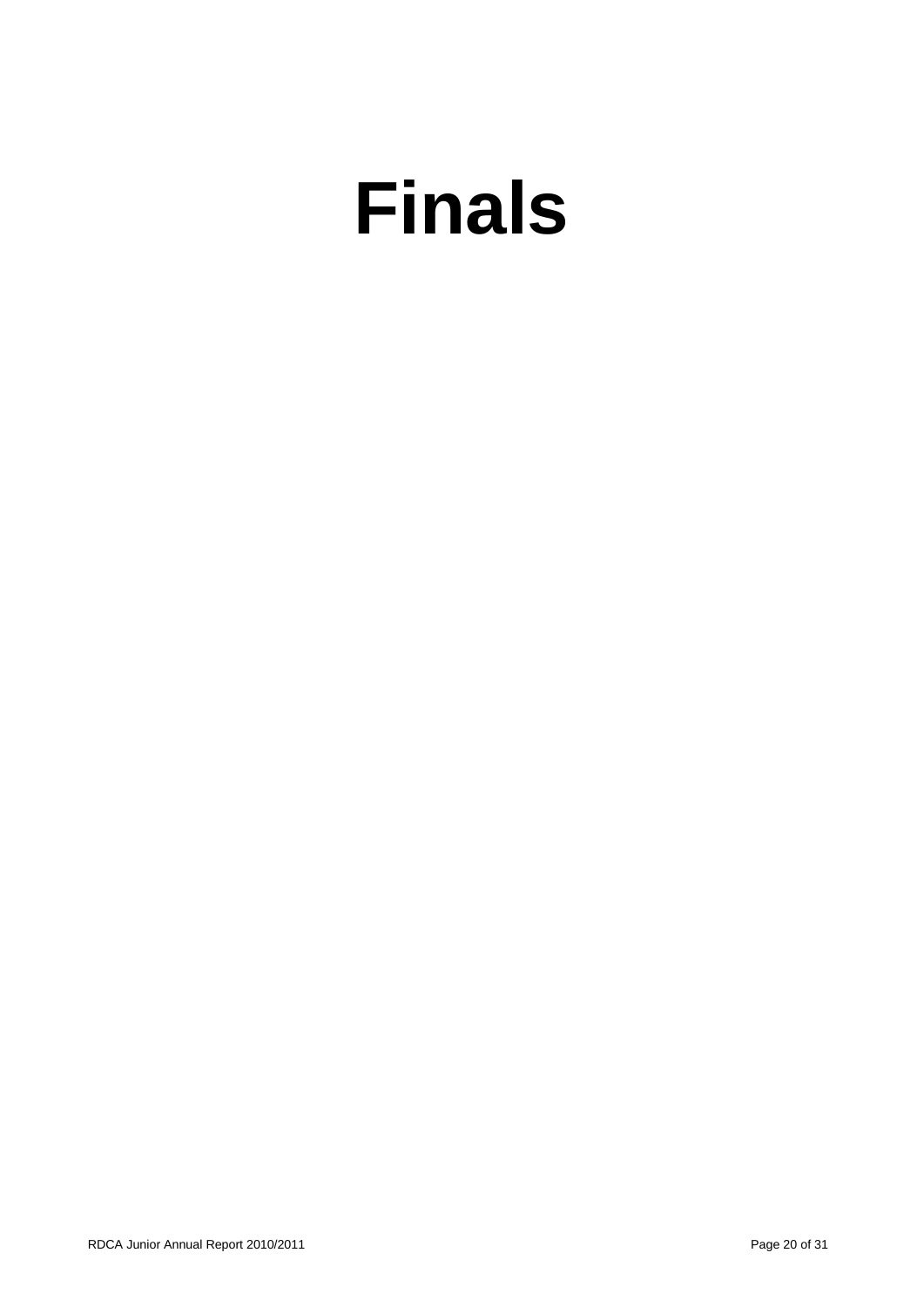#### **Semi Finals**

| <b>Under 18-1</b>   | Croydon North 4/90       | d  | Lilydale 10/86       |
|---------------------|--------------------------|----|----------------------|
| <b>Under 18-1</b>   | St Andrews 8/121         | d  | North Ringwood 9/129 |
| <b>Under 16-1</b>   | Ringwood 6/226           | d  | Boronia 10/115       |
| <b>Under 16-1</b>   | Wonga Park 9/152         | d  | Croydon North 10/98  |
| <b>Under 16-2</b>   | Templeton 7/142          | d  | Ringwood 10/127      |
| <b>Under 16-2</b>   | Wonga Park 10/167        | It | Ainslie Park 5/173   |
| <b>Under 16-3</b>   | Scoresby/Ferndale 4/56   | d  | <b>NOW/APK 10/54</b> |
| <b>Under 16-3</b>   | Eastfield 3/83           | d  | Wonga Park 9/82      |
| Under 16-4          | St Andrews 1/116         | d  | Boronia 10/109       |
| Under 16-4          | <b>KIL/CNT 10/123</b>    | It | Croydon 4/130        |
| <b>Under 14-1</b>   | Wonga Park 10/77         | It | Ringwood 10/93       |
| <b>Under 14-1</b>   | Templeton 8/125          | It | Mooroolbark 6/128    |
| <b>Under 14-2</b>   | Wonga Park Blue 9/119    | d  | Warranwood 6/115     |
| <b>Under 14-2</b>   | Boronia 8/59             | d  | Lilydale 10/53       |
| <b>Under 14-3</b>   | Scoresby/Ferndale 10/198 | d  | Boronia 10/38        |
| <b>Under 14-3</b>   | Mooroolbark 5/169        | d  | South Croydon 10/79  |
| <b>Under 12-1</b>   | Mooroolbark 10/115       | It | Wonga Park 10/116    |
| <b>Under 12-1</b>   | Norwood 4/108            | d  | South Croydon 7/102  |
| <b>Under 12-2</b>   | Ainslie Park 2/134       | d  | Templeton 6/125      |
| <b>Under 12-2</b>   | South Croydon 4/156      | d  | Wonga Park 10/149    |
| <b>Grand Finals</b> |                          |    |                      |

| Under 18-1         | Croydon North 3/139     |     | d St Andrews //13/      |
|--------------------|-------------------------|-----|-------------------------|
| <b>Under 16-1</b>  | Ringwood 7/147          | d   | Wonga Park 10/143       |
| <b>Under 16-2</b>  | Templeton 7/136         | d   | Ainslie Park 10/84      |
| <b>Under 16-3</b>  | Scoresby/Ferndale 10/46 | lt. | Eastfield 2/48          |
| <b>Under 16-4</b>  | St Andrews 8/143        | d   | Croydon 10/140          |
| <b>Under 14-1</b>  | Mooroolbark 10/147      | It  | Ringwood 9/171          |
| <b>Under 14-2</b>  | Wonga Park 10/102       | lt. | Boronia 5/110           |
| <b>Under 14-3</b>  | Scoresby/Ferndale 9/159 | d   | Mooroolbark 10/94       |
| <b>Under 12-1</b>  | Norwood 6/138           | It  | Wonga Park 1/149        |
| <b>Under 12-2</b>  | Ainslie Park 2/111      | d   | South Croydon 10/41     |
| Under 12-1F        | Kilsyth 3/139           | d   | Bayswater Park 10/90    |
| <b>Under 19T20</b> | Bayswater Park 6/106    | d   | East Ringwood 10/67     |
| <b>Under 16T20</b> | Croydon North 4/129     | It  | Scoresby/Ferndale 2/131 |

- oydon North 10/98 ngwood 10/127 nslie Park 5/173 **DW/APK 10/54** onga Park 9/82 *I*ronia 10/109 0ydon 4/130 *Under 14-1* Wonga Park 10/77 lt Ringwood 10/93 00roolbark 6/128 *Under 14-2* Wonga Park Blue 9/119 d Warranwood 6/115 vdale 10/53 *Pronia 10/38* Juth Croydon 10/79 onga Park 10/116 **uth Croydon 7/102** mpleton 6/125 onga Park 10/149 *Under 18-1* Croydon North 3/139 d St Andrews 7/137 d Wonga Park 10/143 d Ainslie Park 10/84 It Eastfield 2/48 d Croydon 10/140 It Ringwood 9/171 It Boronia 5/110 d Mooroolbark 10/94 It Wonga Park 1/149 d South Croydon 10/41 d Bayswater Park 10/90
	- d East Ringwood 10/67
	-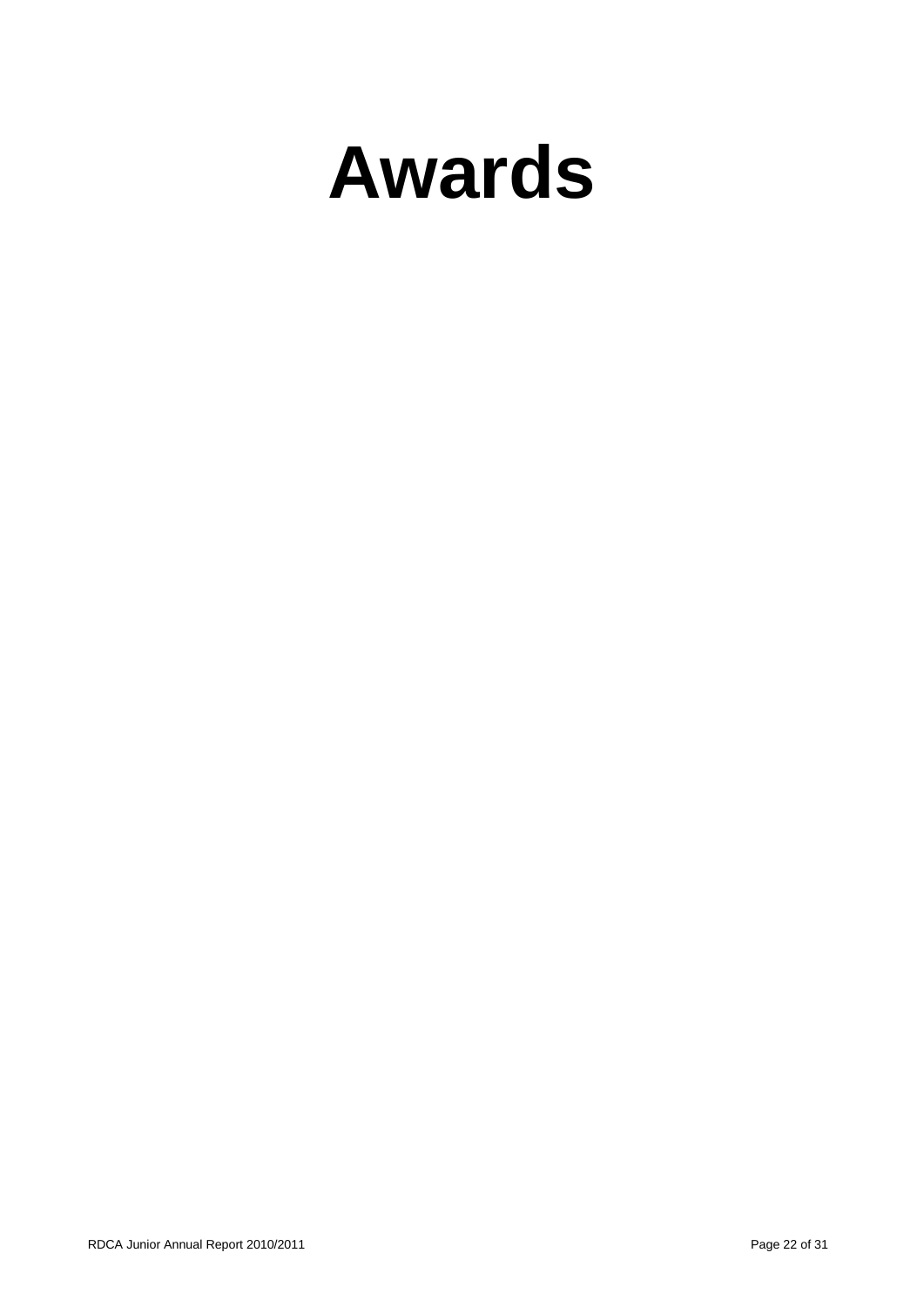#### <span id="page-22-0"></span>*Major Awards*

**Bill Dean Memorial Trophy for the Most Promising Player leaving Under 16's:** Mitchell Keedle (Wonga Park)

**Jeff Luscombe Volunteer of the Year**: John Kilby (Ringwood) and Ian Stone (Eastfield)

#### **Best Non-Comp Team:** Boronia

#### <span id="page-22-1"></span>*Batting Averages*

| Under 18-1        | Daniel Reid            | <b>Croydon North</b> | 71.75 |
|-------------------|------------------------|----------------------|-------|
| Under 16-1        | Jack Blain             | Ringwood             | 55.17 |
| Under 16-2        | <b>Joshua Bettes</b>   | <b>Ainslie Park</b>  | 73.6  |
| <b>Under 16-3</b> | Maharshi Pandya        | Scoresby/Ferndale    | 141.5 |
| Under 16-4        | Nathan Brandsma        | <b>St Andrews</b>    | 57    |
| <b>Under 14-1</b> | Lincoln Wong           | Templeton            | 64.8  |
| Under 14-2        | Zac Staggard           | Lilydale             | 57    |
| <b>Under 14-3</b> | Aaron Anderson         | Scoresby/Ferndale    | 90    |
| <b>Under 12-1</b> | Cooper Goodman         | Wonga Park           | 69.67 |
| <b>Under 12-2</b> | Louis Seal             | Olinda               | 44.33 |
| Under 12-1F       | <b>William Pleming</b> | Kilsyth              | 182   |

#### <span id="page-22-2"></span>*Bowling Averages*

| Under 18-1        | <b>Jake Cairns</b>       | <b>St Andrews</b>   | 10.29 |
|-------------------|--------------------------|---------------------|-------|
| <b>Under 16-1</b> | Joshua Gray              | East Ringwood       | 8.50  |
| <b>Under 16-2</b> | <b>Bradley Wadsworth</b> | <b>Ainslie Park</b> | 5.53  |
| <b>Under 16-3</b> | Jagger Cheney            | Wonga Park          | 8.23  |
| Under 16-4        | Ryley Jacob              | <b>St Andrews</b>   | 5.71  |
| <b>Under 14-1</b> | <b>Bayley Forbes</b>     | Wonga Park          | 4.76  |
| <b>Under 14-2</b> | Jordan Smood             | <b>Boronia</b>      | 3.34  |
| Under 14-3        | <b>Braedon Gordon</b>    | Eastfield           | 7.88  |
| <b>Under 12-1</b> | <b>Luke Barber</b>       | Norwood             | 5.00  |
| <b>Under 12-2</b> | Zack Barmby              | Templeton           | 4.08  |
| Under 12-1F       | <b>Angus Kelly</b>       | Lilydale            | 3.25  |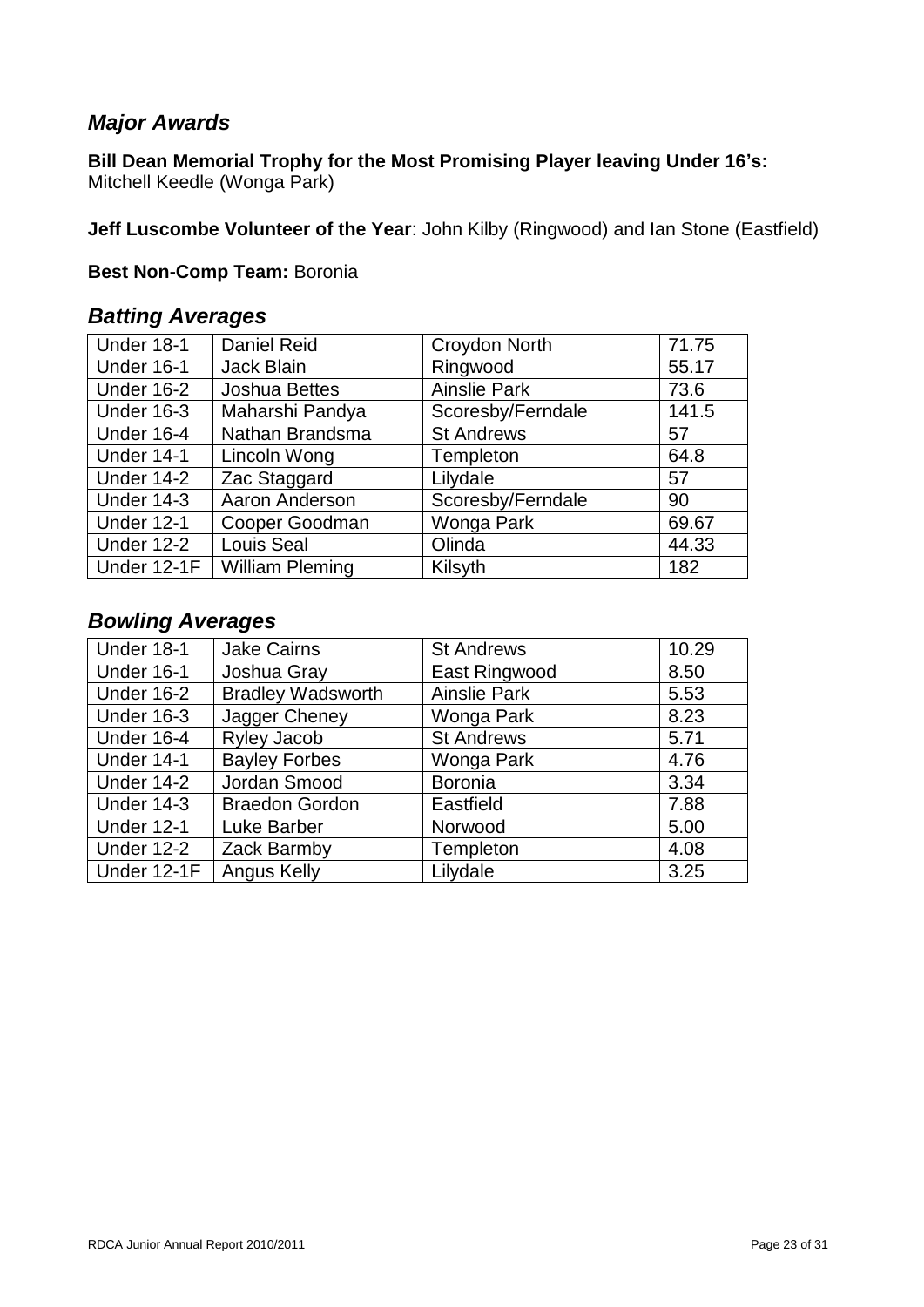# <span id="page-23-0"></span>*Encouragement Awards*

| Under 18-1        | Lachlan Braid         | South Warrandyte Hawks    |
|-------------------|-----------------------|---------------------------|
| Under 16-1        | <b>Sam Newell</b>     | <b>Boronia</b>            |
| <b>Under 16-2</b> | <b>Jason Spurrell</b> | Wonga Park                |
| <b>Under 16-3</b> | <b>Tusha Mehta</b>    | Norwood                   |
| Under 16-4        | <b>Thomas Green</b>   | <b>Heathmont Baptists</b> |
| <b>Under 14-1</b> | Liam Pemberton        | Templeton                 |
| Under 14-2        | <b>Lachlan Dennis</b> | Wonga Park                |
| <b>Under 14-3</b> | Shani O'Brien         | Scoresby/Ferndale         |
| <b>Under 12-1</b> | Jason Stafford        | North Ringwood            |
| <b>Under 12-2</b> | <b>Mathew Tubb</b>    | <b>Ainslie Park</b>       |
| Under 12-1F       | Sashwat Paparyia      | Scoresby/Ferndale         |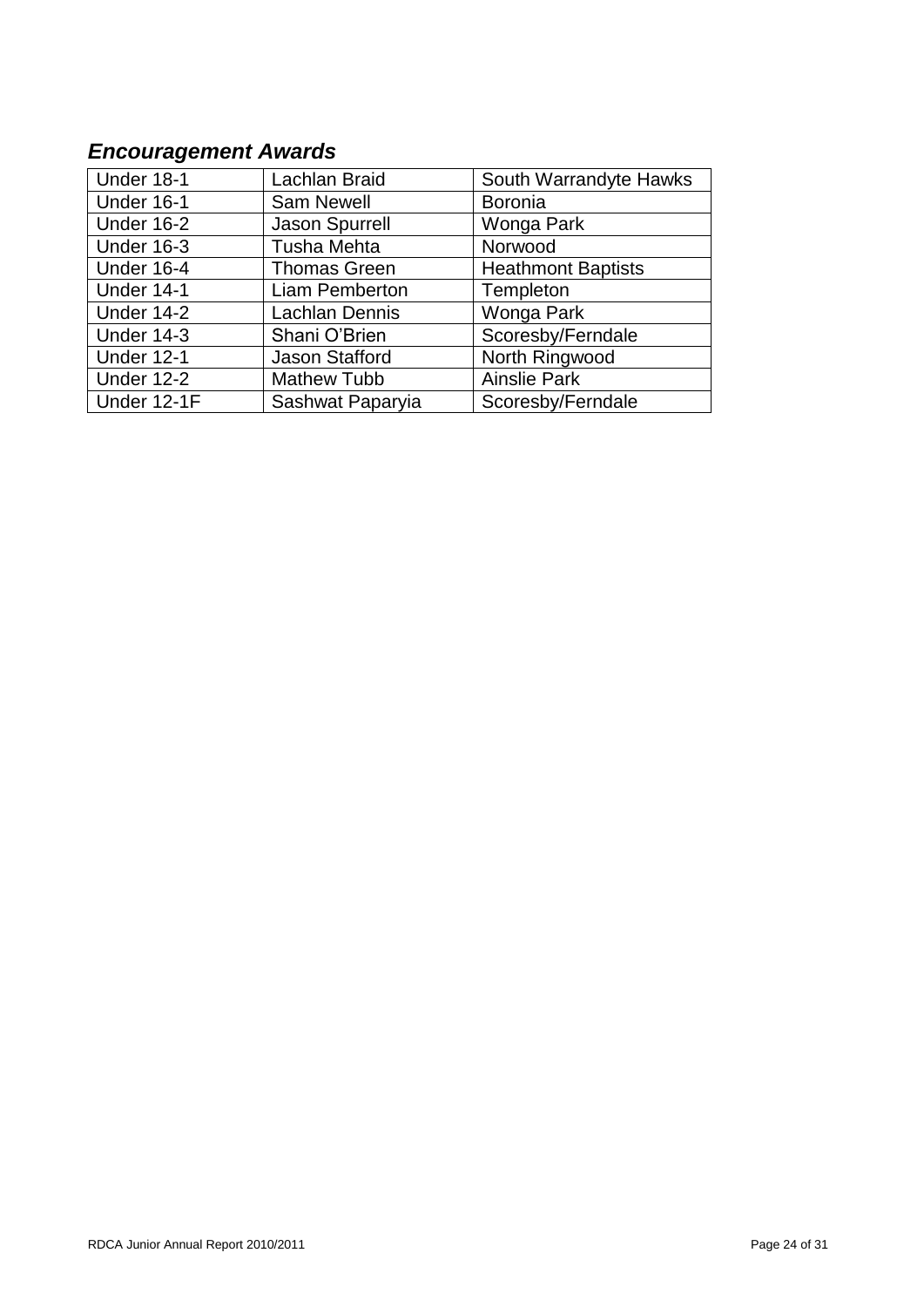#### <span id="page-24-0"></span>*Clive Fairbairn Shield*

The 'Clive Fairbairn Shield' is an award that is presented to clubs for overall success. It takes into account the success of every team from a particular club.

The following are the rules which governs the determination of this award:

31(c)Clive Fairbain Perpetual Club Championship

i. Points are to be awarded to teams fielded in competitive grades by multiplying the corresponding number of points from the following table by the number of premiership points for each team as they appear on the premiership ladder at the end of the home and away games.

U18/1, U16/1, U14/1 & U12/1 - 10 points

U16/2, U14/2 & U12/2 - 7 points

U16/3, U14/3 & U12/3 - 6 points

U16/4, U14/4 & U12/4 - 5 points

U16/5, U14/5 & U12/5 - 3 points

- ii. The total number of points thus gained by all competitive teams fielded by the club for all the home and away games of the season shall then be divided by the number of competitive teams so fielded to calculate an average.
- iii. The Total Championship Points will then be determined by the first multiplying the average calculated in (ii) above by 0.1 (10%), then multiplying by the number of teams fielded and finally using the result to the average calculated in (ii) above.

This year's winner was **Wonga Park**.

The following is the final positions for the 2010/2011 Clive Fairbairn Shield:

| 1  | Wonga Park        | 830.76 |
|----|-------------------|--------|
| 2  | Mooroolbark       | 786.00 |
| 3  | Lilydale          | 647.68 |
| 4  | Ringwood          | 633.60 |
| 5  | Croydon North     | 592.44 |
| 6  | Boronia           | 578.67 |
| 7  | Scoresby/Ferndale | 565.07 |
| 8  | South Croydon     | 560.00 |
| 9  | Bayswater Park    | 533.52 |
| 10 | <b>St Andrews</b> | 528.00 |
| 11 | Kilsyth           | 526.93 |
| 12 | Templeton         | 521.50 |
| 13 | North Ringwood    | 504.00 |
| 14 | Ainslie Park      | 484.98 |
| 15 | Montrose          | 481.44 |

| 1              | Wonga Park            | 830.76 | 16 | Norwood                  | 480.00 |
|----------------|-----------------------|--------|----|--------------------------|--------|
| $\overline{2}$ | Mooroolbark           | 786.00 | 17 | East Ringwood            | 352.00 |
| 3              | Lilydale              | 647.68 | 18 | Eastfield                | 336.27 |
| 4              | Ringwood              | 633.60 | 19 | Olinda                   | 321.07 |
| 5              | Croydon North         | 592.44 | 20 | Croydon                  | 308.00 |
| 6              | <b>Boronia</b>        | 578.67 | 21 | Croydon Ranges Red       | 308.00 |
| 7              | Scoresby/Ferndale     | 565.07 | 22 | Warranwood               | 286.00 |
| 8              | South Croydon         | 560.00 | 23 | Warrandyte               | 250.13 |
| 9              | <b>Bayswater Park</b> | 533.52 | 24 | Wantirna South           | 215.60 |
| 10             | <b>St Andrews</b>     | 528.00 | 25 | South Warrandyte Hawks   | 198.40 |
| 11             | Kilsyth               | 526.93 | 26 | <b>Heathmont Baptist</b> | 99.00  |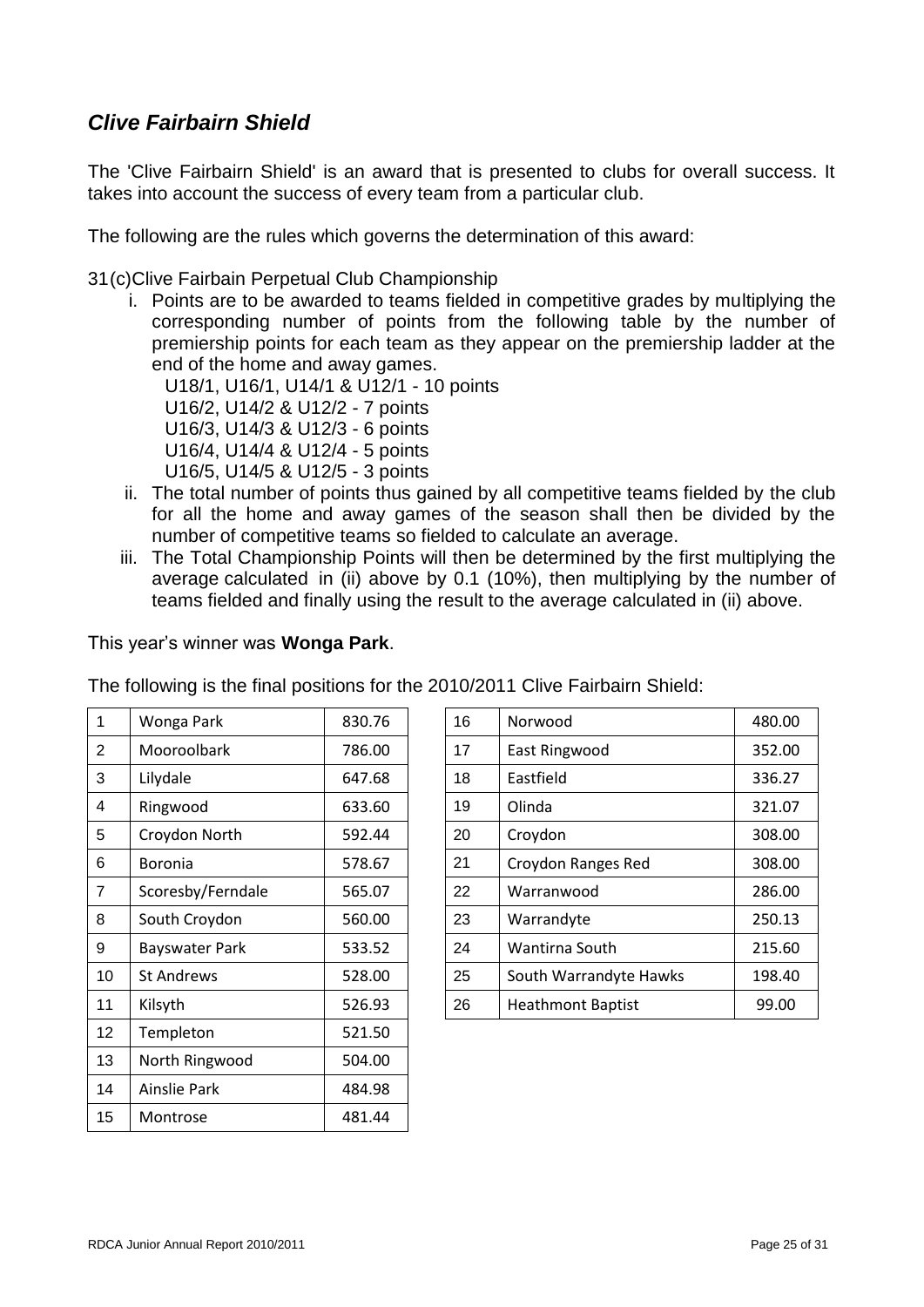# <span id="page-25-0"></span>**Ladders**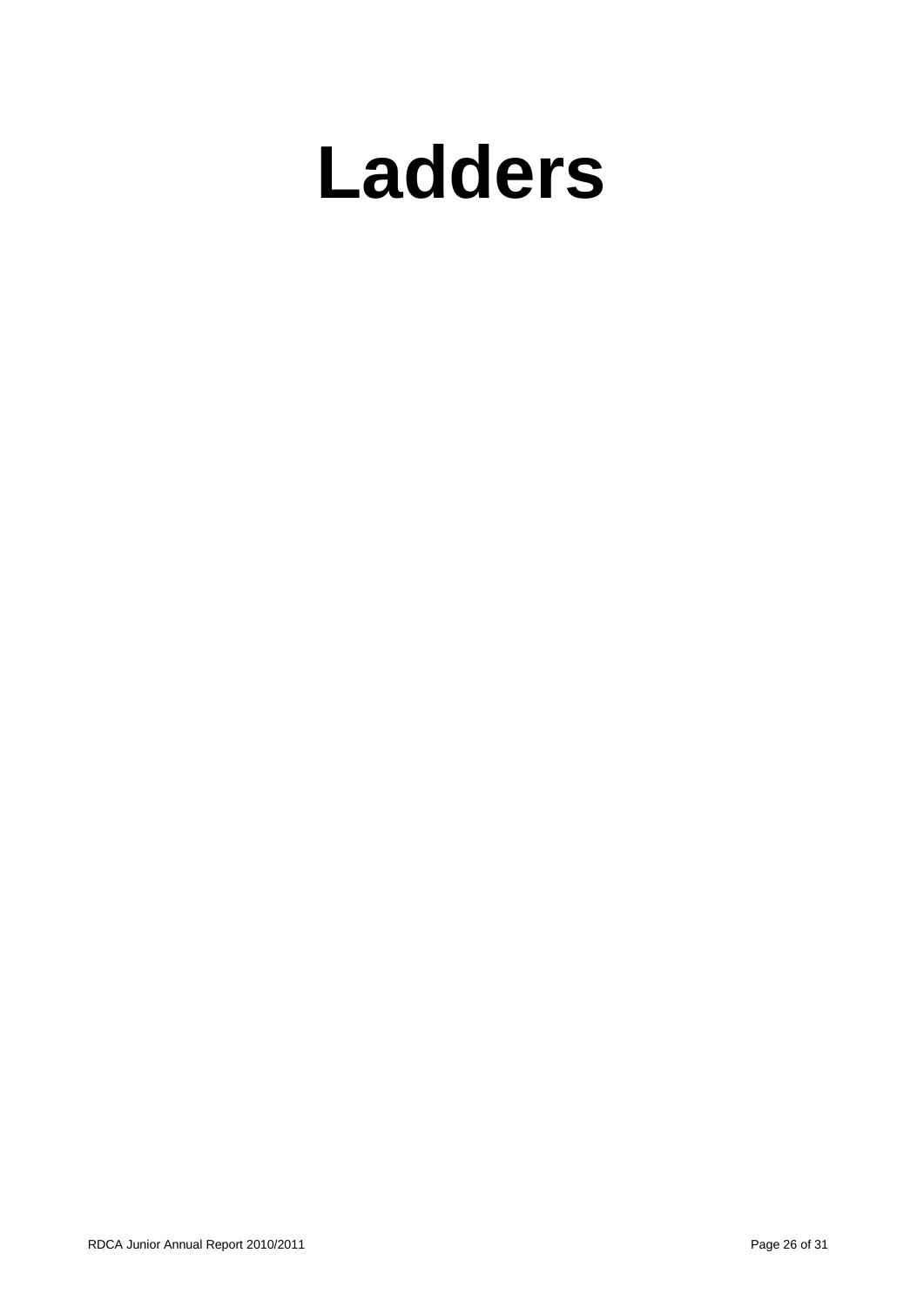#### <span id="page-26-0"></span>*Under 18-1*

| <b>Pos</b> | <b>Club</b>            | <b>Points</b> |
|------------|------------------------|---------------|
| 1          | Croydon North          | 60            |
| 2          | <b>St Andrews</b>      | 56            |
| 3          | North Ringwood         | 48            |
| 4          | Lilydale               | 48            |
| 5          | <b>Ainslie Park</b>    | 28            |
| 6          | South Warrandyte Hawks | ას            |

#### <span id="page-26-1"></span>*Under 16-1*

| <b>Pos</b>     | <b>Club</b>           | <b>Points</b> |
|----------------|-----------------------|---------------|
| 1              | Ringwood              | 68            |
| 2              | Wonga Park            | 56            |
| $\mathbf{3}$   | Croydon North         | 48            |
| $\overline{4}$ | <b>Boronia</b>        | 44            |
| 5              | Montrose              | 40            |
| 6              | East Ringwood         | 32            |
| 7              | North Ringwood        | 16            |
| 8              | <b>Croydon Ranges</b> | 16            |

# <span id="page-26-2"></span>*Under 16-2*

| <b>Pos</b>     | <b>Club</b>            | <b>Points</b> |
|----------------|------------------------|---------------|
| 1              | Templeton              | 64            |
| 2              | Wonga Park             | 64            |
| 3              | <b>Ainslie Park</b>    | 60            |
| $\overline{4}$ | Ringwood               | 48            |
| 5              | Wantirna South         | 28            |
| 6              | Bayswater Park         | 28            |
| $\overline{7}$ | Warranwood             | 24            |
| 8              | South Warrandyte Hawks | 8             |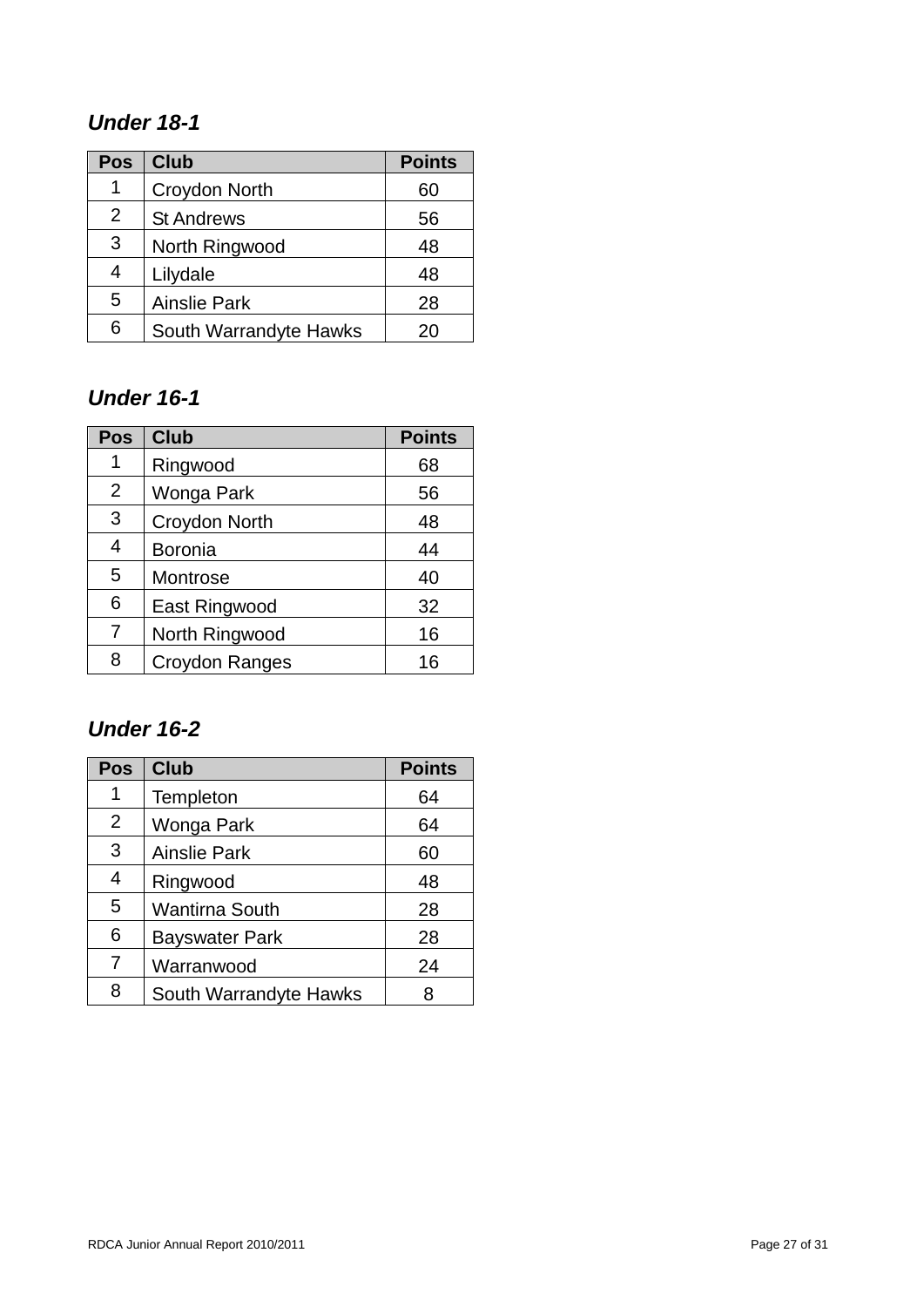#### <span id="page-27-0"></span>*Under 16 - 3*

| <b>Pos</b> | <b>Club</b>         | <b>Points</b> |
|------------|---------------------|---------------|
| 1          | Scoresby / Ferndale | 72            |
| 2          | Eastfield           | 56            |
| 3          | Wonga Park          | 44            |
| 4          | NOW/APK             | 40            |
| 5          | Olinda              | 40            |
| 6          | Ringwood            | 36            |
| 7          | Lilydale            | 36            |
| 8          | Montrose            | 28            |
| 9          | Warrandyte          | 24            |
| 10         | South Croydon       | 24            |

#### <span id="page-27-1"></span>*Under 1 6 - 4*

| <b>Pos</b> | <b>Club</b>       | <b>Points</b> |
|------------|-------------------|---------------|
| 1          | <b>St Andrews</b> | 64            |
| 2          | <b>KIL/CNT</b>    | 64            |
| 3          | Croydon           | 56            |
| 4          | <b>Boronia</b>    | 48            |
| 5          | <b>TMP/HMB</b>    | 36            |
| 6          | Croydon Ranges    | 28            |
|            | Warranwood        | 20            |

#### <span id="page-27-2"></span>*Under 1 4 - 1*

| <b>Pos</b>     | <b>Club</b>            | <b>Points</b> |
|----------------|------------------------|---------------|
| 1              | Wonga Park             | 76            |
| 2              | Templeton              | 56            |
| 3              | Mooroolbark            | 56            |
| 4              | Ringwood               | 52            |
| 5              | North Ringwood         | 44            |
| 6              | Croydon North          | 40            |
| $\overline{7}$ | South Croydon          | 32            |
| 8              | Montrose               | 24            |
| 9              | Croydon Ranges         | 20            |
| 10             | South Warrandyte Hawks | 12            |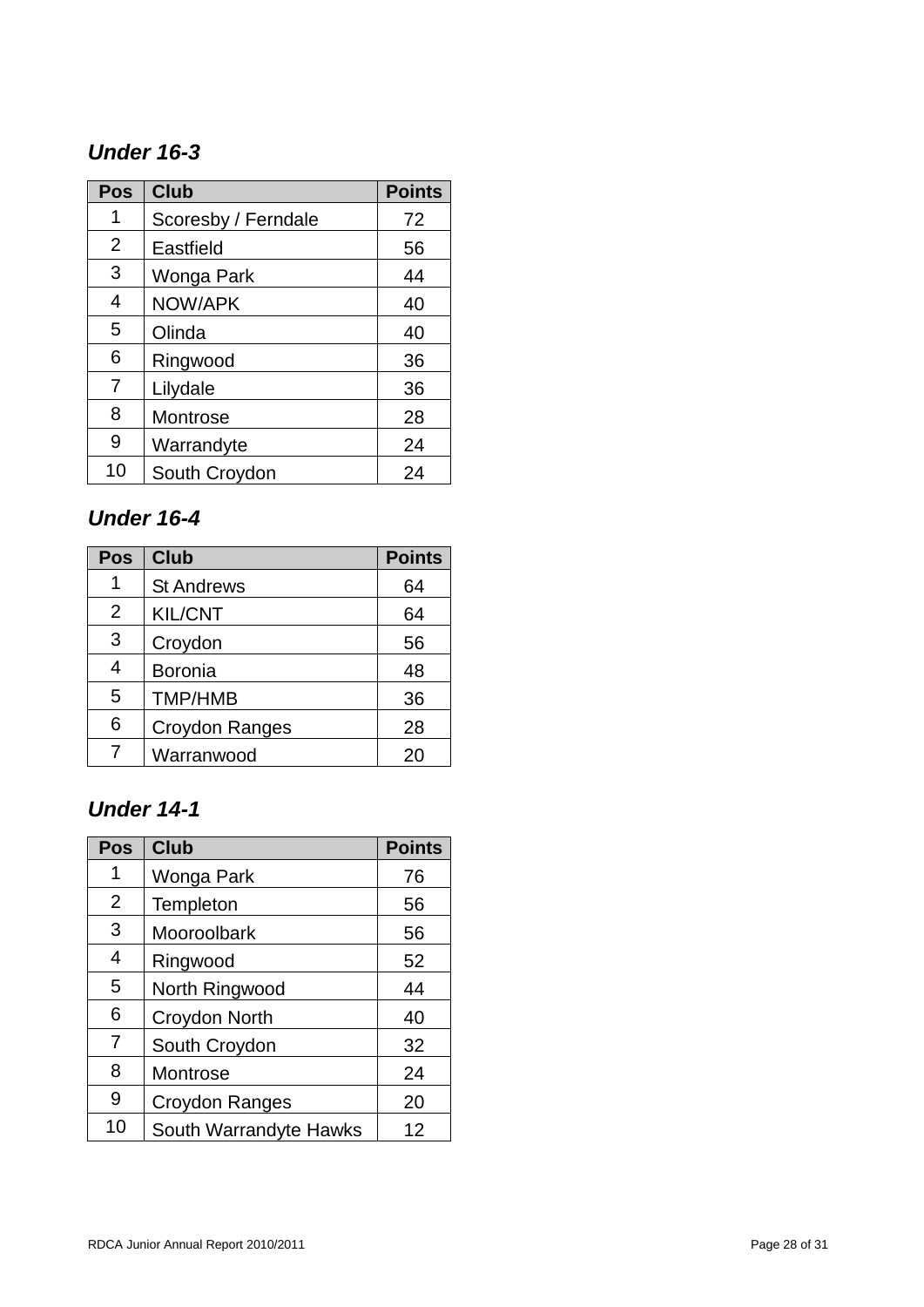#### <span id="page-28-0"></span>*Under 1 4 -2*

| <b>Pos</b>     | <b>Club</b>         | <b>Points</b> |
|----------------|---------------------|---------------|
| 1              | Wonga Park Blue     | 72            |
| $\overline{2}$ | <b>Boronia</b>      | 64            |
| 3              | Lilydale            | 64            |
| 4              | Warranwood          | 56            |
| 5              | Kilsyth             | 48            |
| 6              | Wonga Park White    | 36            |
| 7              | Olinda              | 32            |
| 8              | Warrandyte          | 20            |
| 9              | <b>Ainslie Park</b> | 12            |
| 10             | South Croydon       | 8             |

#### <span id="page-28-1"></span>*Under 14 - 3*

| <b>Pos</b> | <b>Club</b>              | <b>Points</b> |
|------------|--------------------------|---------------|
| 1          | <b>Scoresby Ferndale</b> | 72            |
| 2          | Mooroolbark              | 56            |
| 3          | South Croydon            | 52            |
| 4          | <b>Boronia</b>           | 52            |
| 5          | NOW/RIN                  | 40            |
| 6          | North Ringwood           | 40            |
| 7          | Eastfield                | 40            |
| 8          | <b>BYP/CRR</b>           | 24            |
| 9          | Wonga Park               | 16            |

#### <span id="page-28-2"></span>*Under 12 - 1*

| <b>Pos</b>     | <b>Club</b>            | <b>Points</b> |
|----------------|------------------------|---------------|
| 1              | Mooroolbark            | 76            |
| 2              | Norwood                | 56            |
| 3              | South Croydon          | 52            |
| 4              | Wonga Park             | 48            |
| 5              | <b>BOR/RIN</b>         | 48            |
| 6              | Montrose               | 44            |
| $\overline{7}$ | North Ringwood         | 36            |
| 8              | Croydon Ranges         | 28            |
| 9              | South Warrandyte Hawks | 16            |
| 10             | Croydon North          | 8             |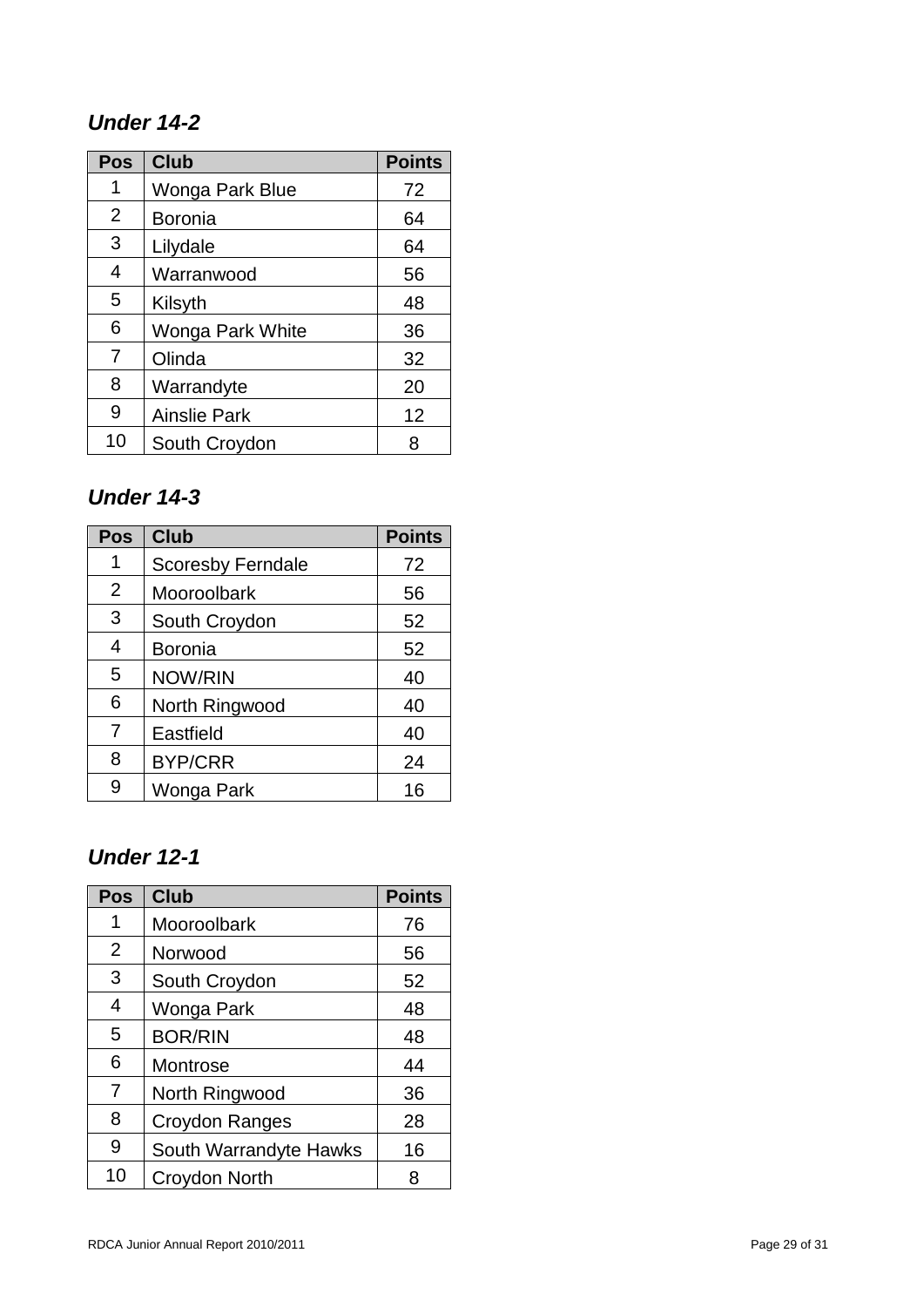### <span id="page-29-0"></span>*Under 12-2*

| <b>Pos</b>     | <b>Club</b>            | <b>Points</b> |
|----------------|------------------------|---------------|
| 1              | <b>Ainslie Park</b>    | 72            |
| 2              | South Croydon          | 64            |
| 3              | Wonga Park             | 56            |
| 4              | Templeton              | 56            |
| 5              | Warrandyte             | 36            |
| 6              | Olinda                 | 32            |
| $\overline{7}$ | North Ringwood Maroon  | 28            |
| 8              | Montrose               | 24            |
| 9              | South Warrandyte Hawks | 12            |
| 10             | North Ringwood Gold    | 12            |

#### <span id="page-29-1"></span>*Under 12-1F*

| Pos | <b>Club</b>              | <b>Points</b> |
|-----|--------------------------|---------------|
| 1   | Kilsyth                  | 72            |
| 2   | <b>Bayswater Park</b>    | 72            |
| 3   | Lilydale Blue            | 60            |
| 4   | Mooroolbark              | 44            |
| 5   | <b>Scoresby Ferndale</b> | 44            |
| 6   | <b>Lilydale Yellow</b>   | 28            |
| 7   | South Croydon White      | 24            |
| 8   | South Croydon Blue       | 20            |
| 9   | Wonga Park               | 20            |
| 10  | Eastfield                | 20            |